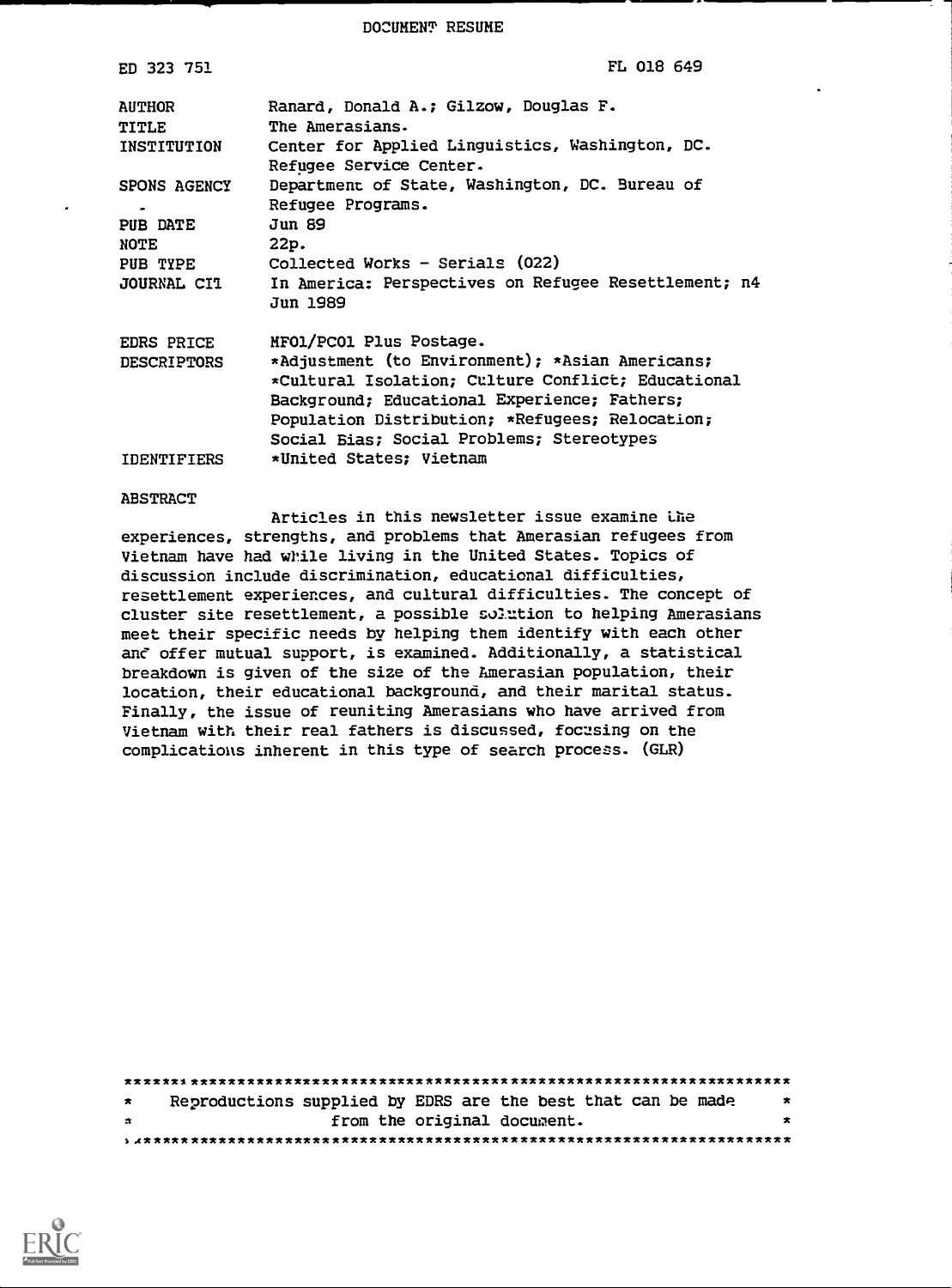$\blacktriangleright$ **IQ** 

 $\tilde{P}$ 

 $\frac{3}{2}$ 

 $\infty$ 

 $E$ 

### THE AMERASIANS

### DONALD A. RANARD AND DOUGLAS F. GILZOW

"PERMISSION TO REPRODUCE THIS MATERIAL HAS BEEN GRANTED BY

G.B. Tucker

TO THE EDUCATIONAL RESOURCES INFORMATION CENTER (ERIC)."

U.S. DEPARTMENT OF EDUCATION<br>Office of Educational Research and Improvement<br>EDUCATIONAL RESOURCES INFORMATION<br>A CENTER (ERIG)

CENTER (ERIC)<br>This occurrent has been reproduced as<br>received from the person or organization<br>originating it.<br>C Minor changes have been made to improve<br>reproduction quality

Points of view or opinions stated in this document do not inecessarily represent official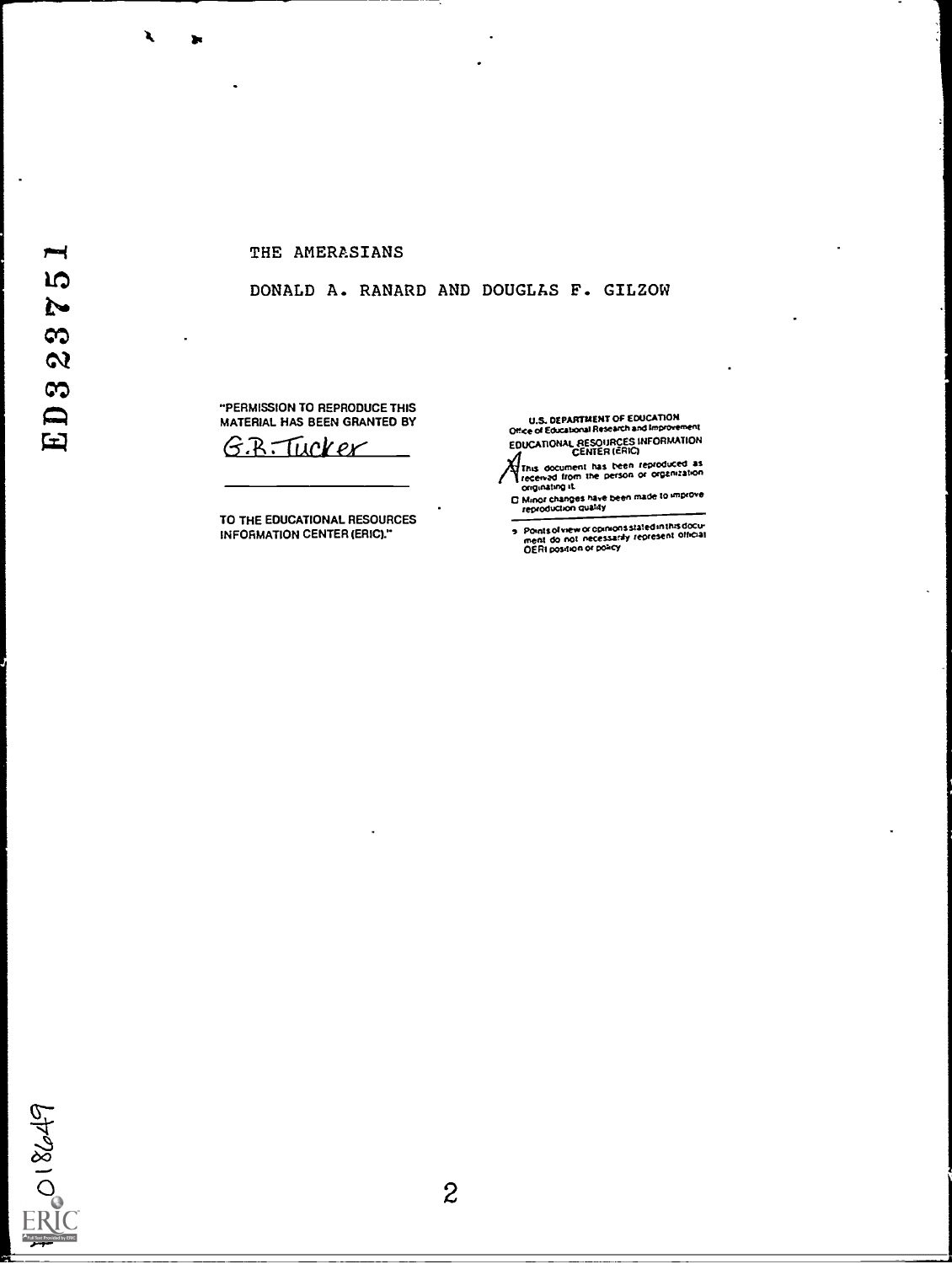Number  $4$  + June 1989



Perspectives en Refugee Resettlement



The Amerasians

by Donald A. Ranard and Douglas F. Gilzow

Their backgrounds in Vietnam are more complex and their experiences in the U.S. more varied than some accounts have indicated ...

## In Vietnam

EARLY REPORTS about Amerasians in Vietnam described them in the worst of circumstances, creating a stereotype that has been difficult to dislodge. "From

what I'd read in the papers, I thought that they were all horribly abused," says a volunteer tutor in a program for Amerasians. "It turns out that some were, but others grew up in stable families and went to school just like everybody else."

The conditions of Amerasians in Vietnam vary widely, making generalization difficult. According to a 1988 report by Indochina Issues, "Some have lived in abject poverty, on the very margins of society; others are accustomed to a standard of living significantly above that of the average Vietnamese citizen." Most lived somewhere in between-closer to poverty than prosperity, certainly, but not without at least the basic necessities of shelter, food, and clothing.

### In This Issue

| In the U.S.—A Range of Experiences  4         |  |
|-----------------------------------------------|--|
|                                               |  |
|                                               |  |
| Amerasian Cluster Sites in the U.S. (Map)  10 |  |
|                                               |  |
|                                               |  |
| Amerasian Refugees: Some Statistics  15       |  |
| Amerasians at Risk in Public Schools?  16     |  |
|                                               |  |
|                                               |  |
| Matching Fathers with Amerasians  19          |  |
| Sou                                           |  |
|                                               |  |

Published by the Refugee Service Center, Center for Applied Linguistics. under a cooperative agreement with the Bureau for Refugee Programs of the U.S. Department of State

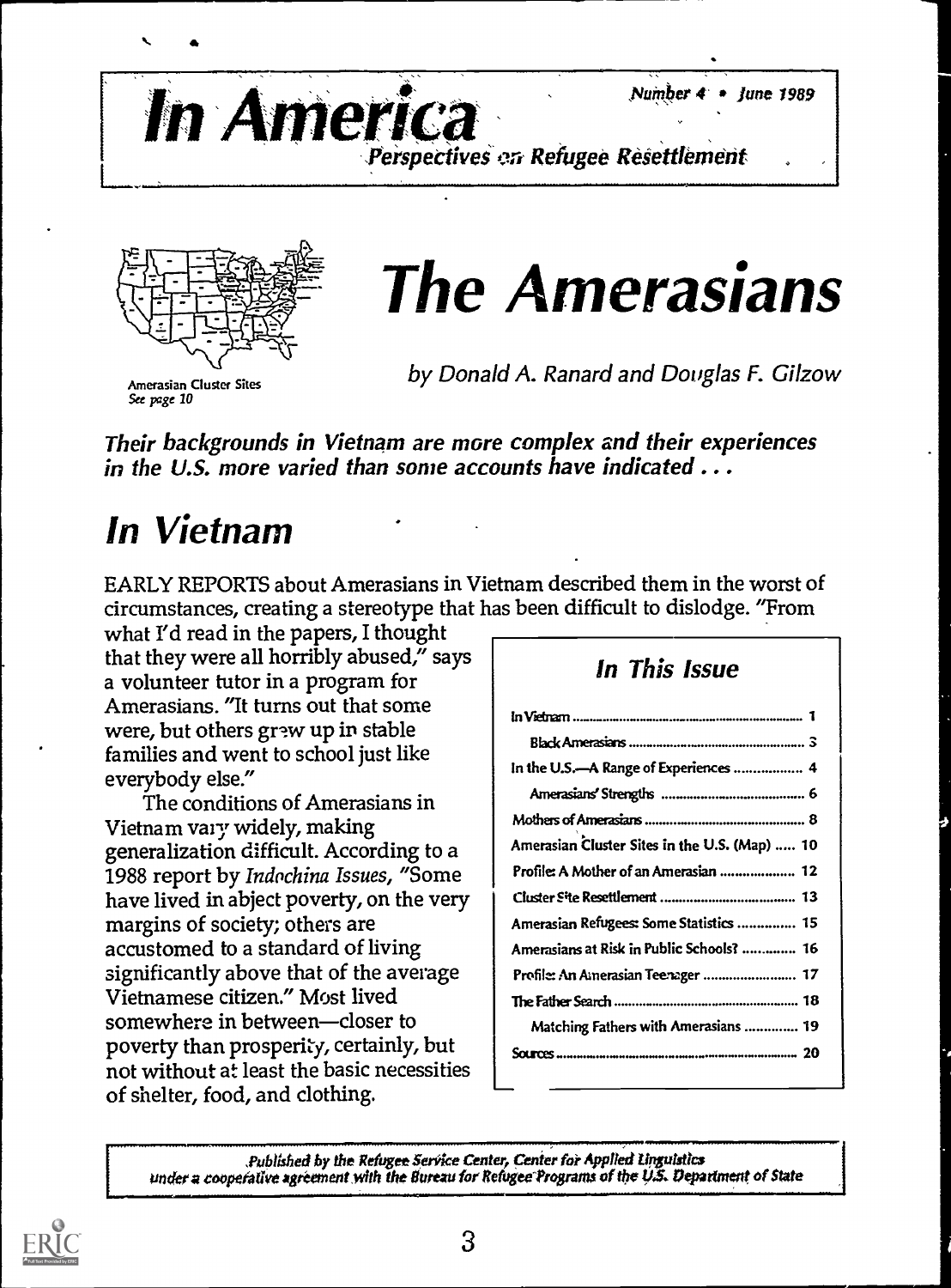### Fears of persecution

When the communists took over South Vietnam, many mothers of Amerasians feared the worst A mother interviewed for a 1985 study on Amerasians by the United States Catholic Conference (USCC) recalled, 'Tanic everywhere and fear . . . . Most terrible of all, rumors that the Viet Cong planned to kill all Amerasians and torture their mothers, pulling out their fingernails. Some said that all Amerasians would be tossed into the sea." While some mothers spirited their children off to relatives in the countryside and others left them. in orphanages, most kept their children with them.  $\gamma$  told myself, 'OK if we die, we die together!' " one mother said. Others went to extraordinary lengths to disguise or hide their children: "I dyed my daughter's hair black, put soot on her face and cut off her eyelashes," one mother recalled. "And I kept her hidden under a blanket all the time in the house."

The worst never happened. Despite fears of reprisals and later reports of discrimination, there is no evidence of a government policy of persecution against Amerasians and their mothers. There were government efforts to send Amerasians to farm in the new economic zones; but local enforcement generally was not strict, and only a minority of Amerasians and their mothers spent time in the zones.

Before the communist takeover, most mothers had worked in South Vietnam's service economy-as cashiers, waitresses, laundrywomen, office workers, laterpreters, or bargirls. When the communists assumed power and the flow of U.S. dollars abruptly stopped, the service economy collapsed. The mothers, like thousands of others in South Vietnam, had to find another way to support themselves and their families.

Those who could not rely on support from relatives often became street vendors. "I made shopping bags, sold fish sauce, all kinds of things to make money," a mother of two Amerasian daughters is quoted in a 1983 Indochina Issues article. "All of us [wives of Americans] were selling things. There was no way we could work for the government. To do that you need a good resumé. If you have mixed-race kids you won't be able to."

In spite of economic hardship, most mothers managed to keep their families together. Indeed, circumstances in Vietnam sometimes served to forge an unusually close relationship between mother and child, notes J. Kirk Felsman, a 'Dartmouth psychologist researching Amerasians' adjustment to the U.S. "In some cases, it was the only close relationship either had," he says.

Among Amerasians who grew up with other relatives or in foster families, some were treated as one of the family, while others were little more than servants. Phuoc, a 17-year-old unaccompanied minor living in Falls Church, Virginia, fondly recalls the Vietnamese family who adopted him after he was abandoned by his mother in 1975. With 11 children, the family was poor, and Phuoc had to quit school after a few years to help out in the streetside family shoe repair business. But he was happy. "They treated me just like a son," he says, adding that his dream is to reunite one day with his family.

In contrast, 18-year-old Dai, who lives with his mother and brothers and sisters in Richmond, Virginia, is visibly upset as he talks about his life growing up with distant relatives in a small village a day's drive from Ho Chi Minh City, where his mother worked as a vendor. He spent his childhood cutting sugar cane for his relatives and other villagers, unabl ? to attend school with the other children. He speaks about that period of his life with great reluctance. "It was very frustrating," is all he will say.

#### **Education**

Dai belongs to the relatively small minority of Amerasians who received no education-13%, according to both the 1985 USCC study and more recent data collected by Felsman. Statistics collected by the Joint Voluntary Agency (JVA) in the Philippines Refugee Processing Center (PRPC) estimate that around 7% of Amerasians at PRPC have no previous schooling. Most Amerasians report about six years of education, JVA officials say.

"The widespread belief that Amerasians have been prevented from attending school in Vietnam seems largely unfounded," concluded the USCC study, addirg that poverty, rather than policy, has been the biggest barrier to education for Amerasians.

A mother of four children-two fathered by a Vietnamese husband and two by an American

4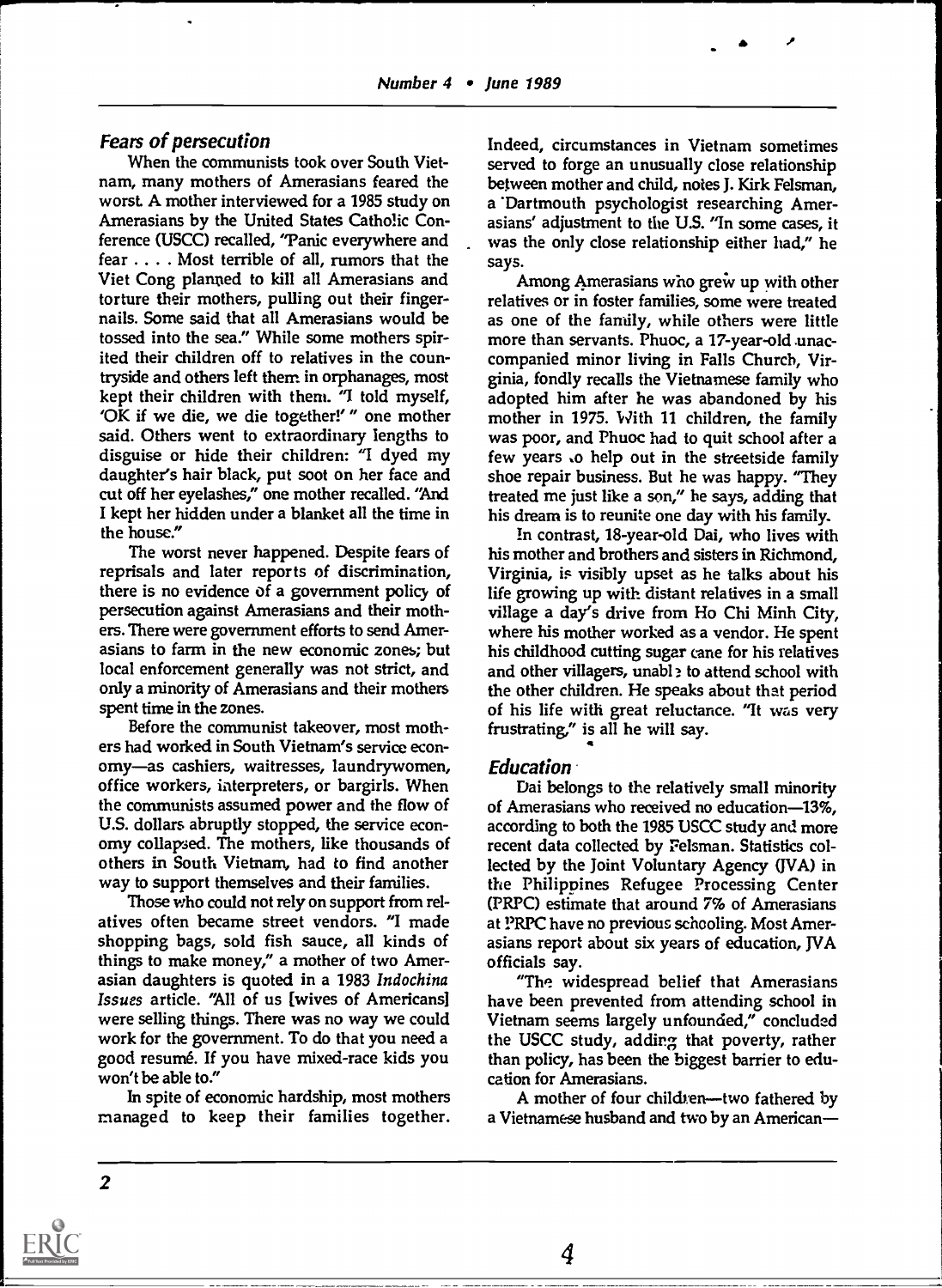details the arithmetic of survival: "Say you'd make fifty dong a day," she is quoted in the Indochina Issues article. "You'd have to spend thirty dong for rice, twenty for other food. There was nothing left to buy medicine . . . If your children go to school, first you have to pay for books.

### **BLACK AMERASIANS**

Discussing Vietnamese attitudes toward black Amerasians, an American who worked in Vietnam during the war recalls an experience that illustrates how at least some Vietnamese feel about bläck Amerasians.

"My wife and I had decided to adopt an orphan," he says. "We wanted to adopt a child with a handicap, knowing that it was unlikely that anyone would adopt such a child. When we talked to the people at the orphanage, they said, 'fine,' and brought us a black Amerasian who seemed normal in every way. We asked them what the handicap was. They told us, 'She's black' "

By almost all accounts, black Amerasians have had more than their share of problems in Vietnam. The USCC study found that nearly one-third of black Amerasians had. no schooling in Vietnam, compared to 13% of white Americians. While black Amerasians didn't report discrimination more often than white Amerasians, they were more than twice as likely to claim "unfair" -treatment in school. In fils research,  $\sim$  : Felsman has found that black Amerasians were more likely to have been in fights in Vietnam. The fighting was generally in response to racial taunts.

And row they make the pupils pay for repairs to school buildings and furniture . . . . "

For many Amerasians, the chance to earn money kept them out of school. Sometimes "work" meant scavenging through garbage. "Every day I left our house early to search for plastic bags to collect, clean, and resell to the vendors," said one boy interviewed in the USCC study. "It was messy. I had to crawl underneath houses to get them—but then the people in the house would get mad and dump hot water on me. So then I would just look through the garbage piles. By the end of the day I could earn about five piastres to give to my mother. But I was always lonely all day . . . ."

### **Discrimination**

While few mothers of Amerasians claim the gover nment discriminated against them, many say they experienced insulting or unfair treatment. Ridicule is most often mentioned, though some say they were denied a job or social services. "In 1979 my Amerasian daughter was terribly sick, vomiting blood," a mother interviewed in the USCC study recalled. "The local hospital refused to treat her, saying, 'She is American. Let the Americans cure her!' This made me crazy, and I hated the Vietnamese. I struck the group leader, and for this they put me in jail for three days . . . ."

On the other hand, some mothers say they experienced no discrimination at all. In the USCC study, 30% said they were not discriminated against. Some even reported friendly treatment: "[M]y district leader was always nice to me," one mother said. "I had to do manual labor digging irrigation ditches three times each year-but everyone did that."

Like their mothers, Amerasian children report varying degrees of discrimination. Some complain of ridicule from teachers and classmates. The racial epithet my-lai ("half-breed") is a common taunt. (Contrary to press reports, the term bui doi-"dust of life"-is not a racial insult used to describe Amerasians. Rather, it is used to describe any homeless person. Thus, only the small minority of homeless Amerasian "street kids" are called bui doi.)

Some Amerasians became targets of anti-American feelings, especially in the years immediately following the war. "They [teachers and

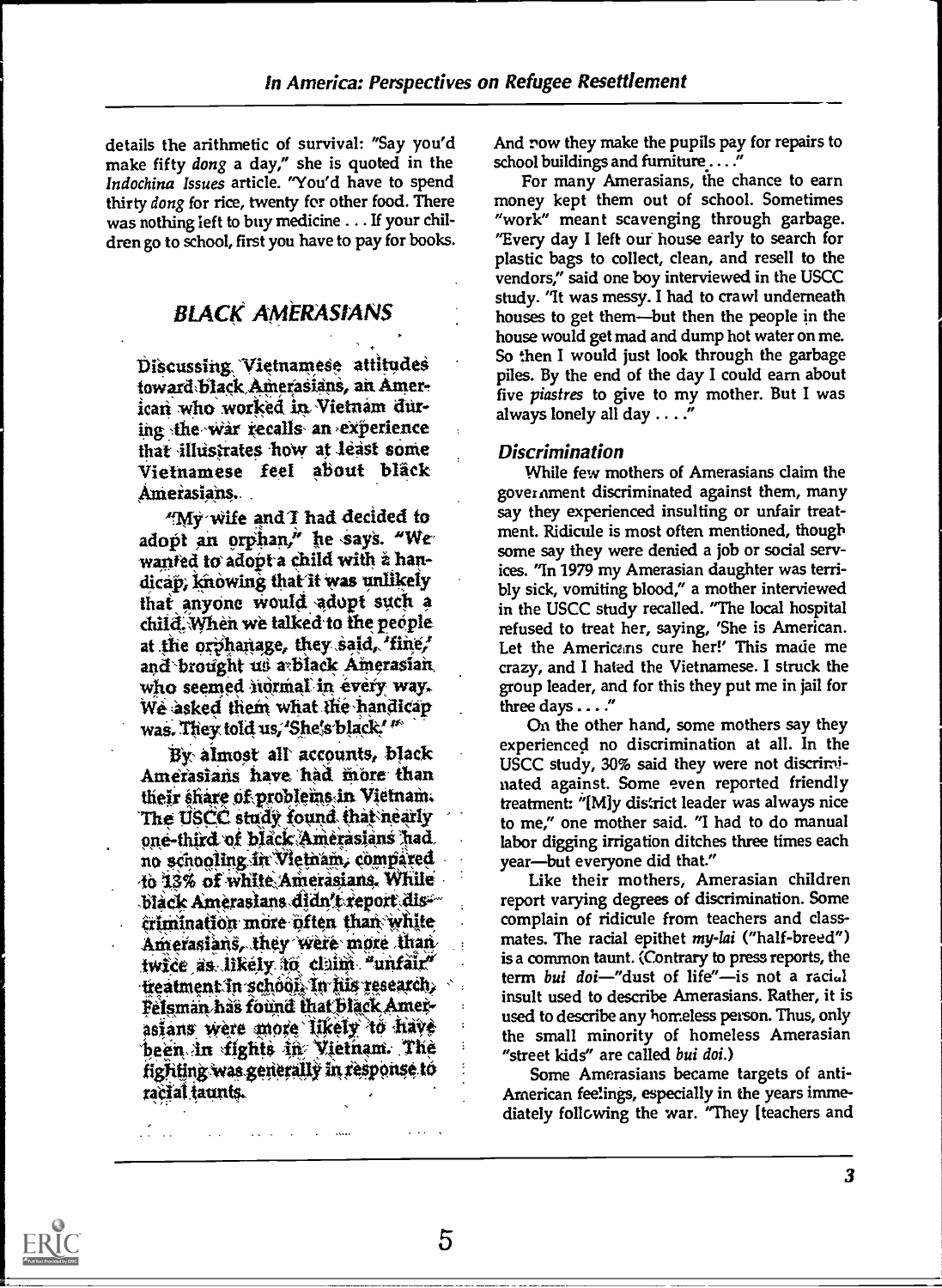students] would always taunt me, 'You don't belong in Vietnam. Why don't you leave?' " a boy in the USCC study recalled. "Or they would point at me, make me stand up in class, and say, 'Your father dropped bombs on our people!' I would come home crying, until I finally stopped going at all."

Others, however, remember untroubled, even happy times in Vietnam. Thuy, an 18-year-old Amerasian who finished high school in Vietnam, says she Still misses her friends two years after leaving her country. "Everybody said she was pretty," her mother says. "And the teachers liked her because she studied hard. The only problem was keeping the boys away."

The amount of discrimination Amerasians and their mothers experienced depended in part on where they lived in Vietnam. "If they lived in areas controlled by northerners, they were raore likely to have problems than in places like Saigon, where the population was southern and people were used to Americans and Amerasians," says Bill Herod, director of the Washingtonbased Indochina Project.

Another factor was the social background of the mother. Nguyen Ngoc Bich, multicultural program coordinator in Arlington, Virginia, disputes the commonly held notion that the Vietnamese, a racially homogeneous people, dislike mixed-race children. Discrimination against Amerasians and their mothers is more a question of class than race, he says. "In fact, many Vietnamese feel that mixed-race kids are more attractive and intelligent," Bich says. "It all depends on the social background of the mother—if she's upper class, people will feel a lot differently about her and her child than if they think the mother is a prostitute."

### Consing "home"?

A recent newspaper article on the new Amerasians regislation appeared under the headline, "Our Kids are Coming Home." It is a generous sentiment, reflecting the sense of responsibility and spirit of welcome that many Americans feel towards Amerasians. But Amerasians are not "our kids" and they aren't "coming home"—they are Vietnamese young adults coming to a new and unfamiliar land for which their American genes offer no special preparation. "When I was in Vietnam, I felt more American be,:ause of how I looked," says one Amerasian. "But when I came here, I felt more Vietnamese. My language, the food I eat, the way I think, the way I do-it's Vietnamese."

In their adjustment to a new and very different culture, Amerasians will experience many of the same problems that other refugees and immigrants have faced. Their biological heritage will not spare them the ambivalence that most newcomers feel, as exhilaration and high expectations are gradually tempered by a sense of loss-for friends, relatives, and community left behind-and by an awareness of the struggles they face. For Amerasians, as with all newcomers, arrival in the U.S. marks the end of one difficult journey—and the beginning of another.  $\boxtimes$ 

## In the  $U.S$ . A Range of Experiences

"EVERY case is different," says Rose Marie Battisti in Utica, New York, responding to a question about the adjustment of Amerasians to the U.S. "About the only generalization you can make is that you can't generalize."

Most service providers share Battisti's reluctance to generalize about the experiences of Amerasians in the U.S.: Their numbers are too small (as of May 1989, only 1,000 Amerasians and their family members have been resettled under the new Amerasian legislation), their arrivals are too recent, and their experience is too diverse. For these reasons, this report-based on a recent telephone survey of service providers\* and interviews with others involved in Amerasian resettlement-does not try to provide a picture of the typical Amerasian experience. Rather, it describes the range of experiences that Amerasians have had thus far, and indicates, within this range, some apparent trends and similarities.

### Comparisons

The Amerasians entering the U.S. since the passage of the Amerasian Homecoming Act in March of 1988 are different from their counter-

<sup>&#</sup>x27;See the box on page 5 for a list of survey respondents.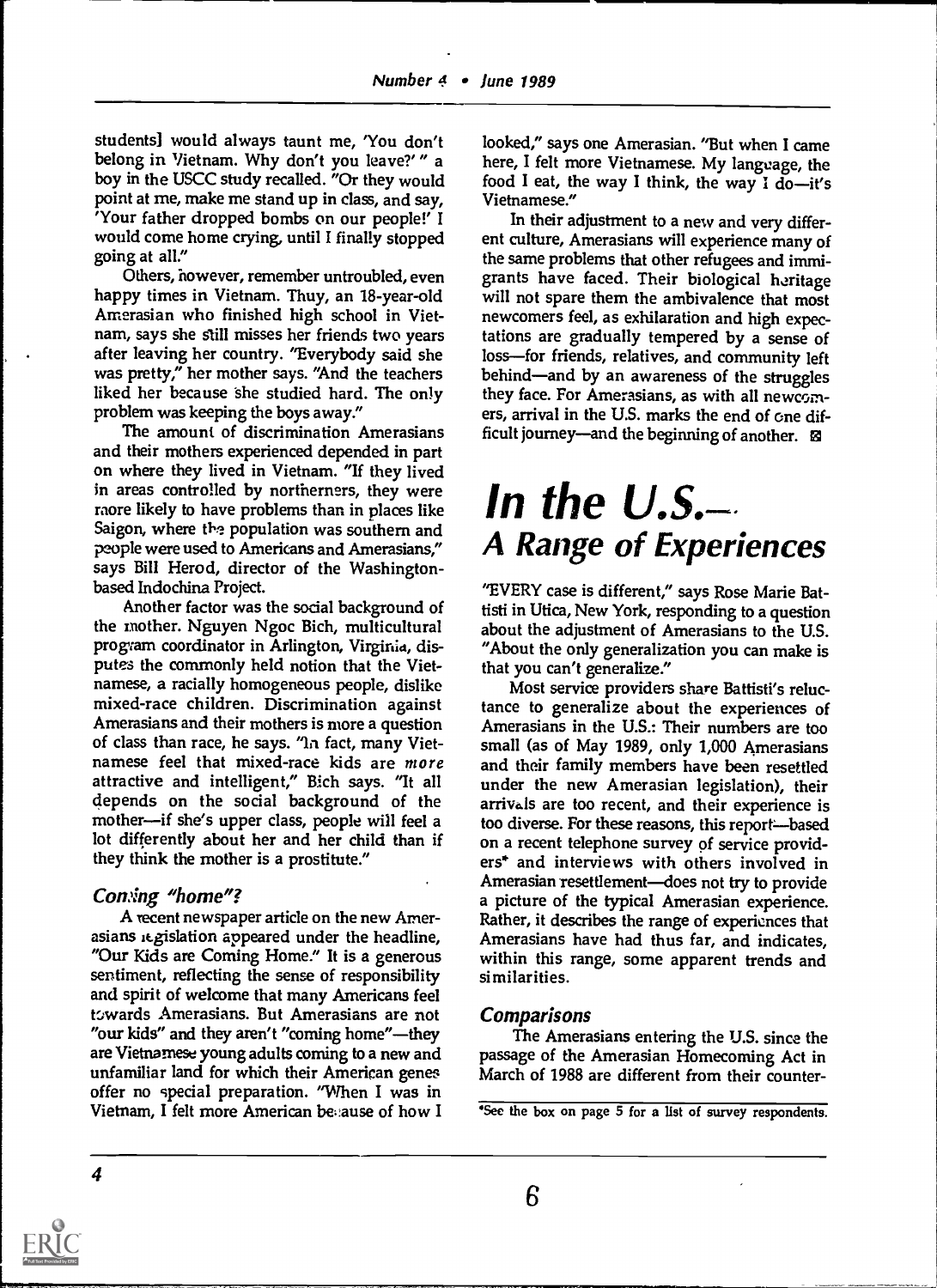parts who preceeded them in 1983-85. For one thing, they're ulder. Nearly all service providers in the cluster sites noted the age difference. Because they are generally four years older than the Amerasians who arrived in 1985, they tend to be more mature in some ways. But the earlier arrivals did better in school-most enrolling at a young enough age to complete requirements for a

diploma.<br>Service providers in cluster sites—areas selected for Amerasian resettlement—also agree that problems tend to surface more quickly with this group. One agency said that family problems are apparent immediately-one family announced they were throwing out two daughters after only two weeks here. On a more optimistic note, Peter Donahoe cf Catholic Social Services in Philadelphia adds, "One ciifference is that we are able to deal with them better. We have the experience with the Amerasians who came four years ago and learned from that"

How do the Amerasian young adults compare with other Vietnamese refugees of the same age? Most respondents said they were reluctant to generalize, but that in several respects, the two groups were similar. "Their physical health is typical for Vietnamese refugee arrivals, and as for mental health, there are no big aberrations," says Marilyn Breslow in Richmond, Virginia. And both groups must grapple with the same problem of becoming adults while adjusting to a new culture.

Service providers identified several differences between the two groups, as well. Despite some evidence indicating that most Amerasians have about as much previous education as their Vietnamese peers, nearly all respondents said that Amerasians seem to have considerably less. Many also said that Amerasians appeared to be "less mature" and to lack "impulse control."

Many-but not all-service providers said that Amerasians are having more trouble adjusting to the U.S. "The main difference is in the families," Breslow says. "Nearly all our cases, 12 so far, are having problems—family members are just not supporting each otiver." In part, this is because the family members in many cases had not been living with each other in Vietnam, but were assembled into a group for resettlement in the U.S.

According to Marybelle Schipper in Grand

Survey Respondents Articles in this issue of In America are based in part on results of a telephone survey conducted in April and May 1989. The following individuals participated: Arizona Phoenix: Maureen Webster, director of social programs and services, Catholic Social Services California San Jose: Sister l. larilyn Lacey, director of migration and refugee services, Catholic Charities Massachusetts Springfield: Joanne DiCarlo, resettlement director, Refugee Resettlement Program, Catholic Diocese Michigan Lansing: Patricia Hepp, director, Refugee Services, Catholic Social Services Grand Rapids: Marybelle Schipper, case manager, Church World Service hfissouri St. Louis: Anna P. Crosslin, executive director, International Institute New York Utica: Rose Marie Battisti, executive director; Nho Tran, administrative assistant; Sharon Eghigian, ESL teacher; Mohawk Valley Resource Center for Refugees Oregon Portland: Salah Ansary, refugee program director, Lutheran Family Services Pennsylvania Philadelphia: Peter Donahoe, caseworker/career counselor, Migration and Refugee Resettlement, Catholic Social Services **Utah** Salt lake City: Sherman Roquiero, state refugee coordinator, Department of Social Services Virginia Richmond: Marilyn Breslow, director, Refugee Resettlement Program, United States Catholic Conference Washington, D.C., metropolitan area Patricia Arnold, volunteer coordinator, Project Homecoming: Voluntary Agency Consortium for Amerasian Families (Associated Catholic Charities of Washington DC, International Rescue Committee, Lutheran and Refugee Services, Travellers Aid, World Relief Refugee Services, and Christian Refugee Outreach)

Rapids, Michigan, "Most problems arise when the Amerasian is not accompanied by the person who was the caregiver in Vietnam. ... Some have been newly re-united with the mother for resettlement, and these have a lot of problems. The stability of the home life affects everything else." Other service providers agree with Schipper, and their observations are supported by a 1985 study conducted by the United States Catholic Conference, which found, "If the Amerasian's prime caregiver did not accompany the Amerasian to the U.S., the family is three times

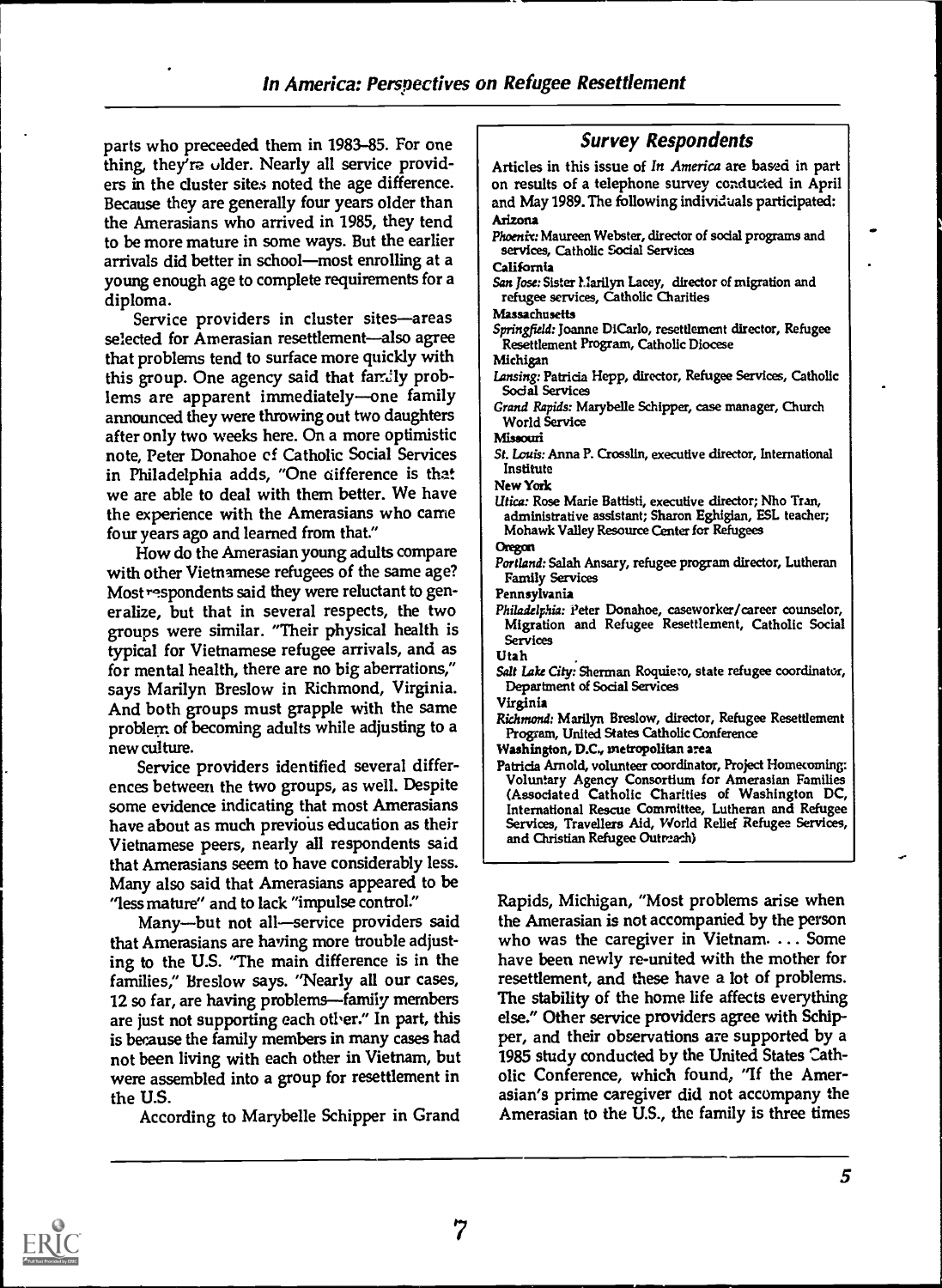as likely to,experience a 'case breakdown' (that is, a situation in which one or more members split off for alternate placement)."

Service providers also report that there have been several unwanted pregnancies among newly arrived Amerasian women not a large number, but more than with other comparable groups of refugees. This could be due to the problems of inter-generational conflict, which several mentioned, an act of defiance against an over-protective parent. Or as Sister Marilyn Lacey in San Jose, California, suggests, it could be due to these women having grown

# What strengths do Amerasians bring<br>\\to the resettlement experience?

As a balance to the descriptions of problems and difficulties, service providers were asked about<br>Amerasians positive qualities. The following is a sample of their responses.

 $*$  They have remarkable survival skills, and are  $\sim$  $\frac{2\pi}{\pi}$  and the relations  $\frac{1}{\pi}$  and the relations  $\frac{1}{\pi}$  and the relations  $\frac{1}{\pi}$ 

 $\cdot$  . They are more open and say how they feel. They fell you when they re angry or lonely. They'll<br>cry. They do belier in counseling."

,  $\gg$  They have a lot of motivation. Also, it is com- $\alpha$  paratively easy to find good sponsors for them, '. Americans are very sympathetic to the plight of the  $\lambda$ , ,

 $A^2$ Most are eager to work. They are used to working in Vietnam, and they don't resent it here."

up without the basic security provided by the traditional family structure.

Still, not all families have problems. Service providers in some locations cite instances of very warm, supportive relationships in Amerasian households. Most of these families are characterized by a continuity in relationships: The caregiver in the U.S. was the caregiver in Vietnam, the children in the family have been raised together and, if there are Amerasian siblings, they have if same father.

### Work, school, or both

There are several factors influencing the Amerasians' entry into the workplace, high school, or training programs. Opportunities for employment or special training programs vary, voluntary agencies have different resettlement approaches, and the Amerasians themselves have a variety of preferences.

As might be expected, the younger they are and the more previous education they have, the more likely the Amerasians are to enter high school. The situation in St. Louis is perhaps typical. "If under 17, they generally go into high school," says Anna Crosslin of International Institute there. "Those over 17 go through adult ESL, some vocational training, and then to work or a work-and-study combination toward a GED, depending on previous education and decisions reached during counseling." Since the legal cut-off age for high school enrollment varies from state to state, so does the likelihood of the 17- to 22-year-old Amerasian being placed in a secondary school. In Grand Rapids, Michigan, for example, unless the refugees have very little previous education, they enter the high school bilingual program. "With counseling, each Amerasian makes the choice for him- or herself," says Marybelle Schipper.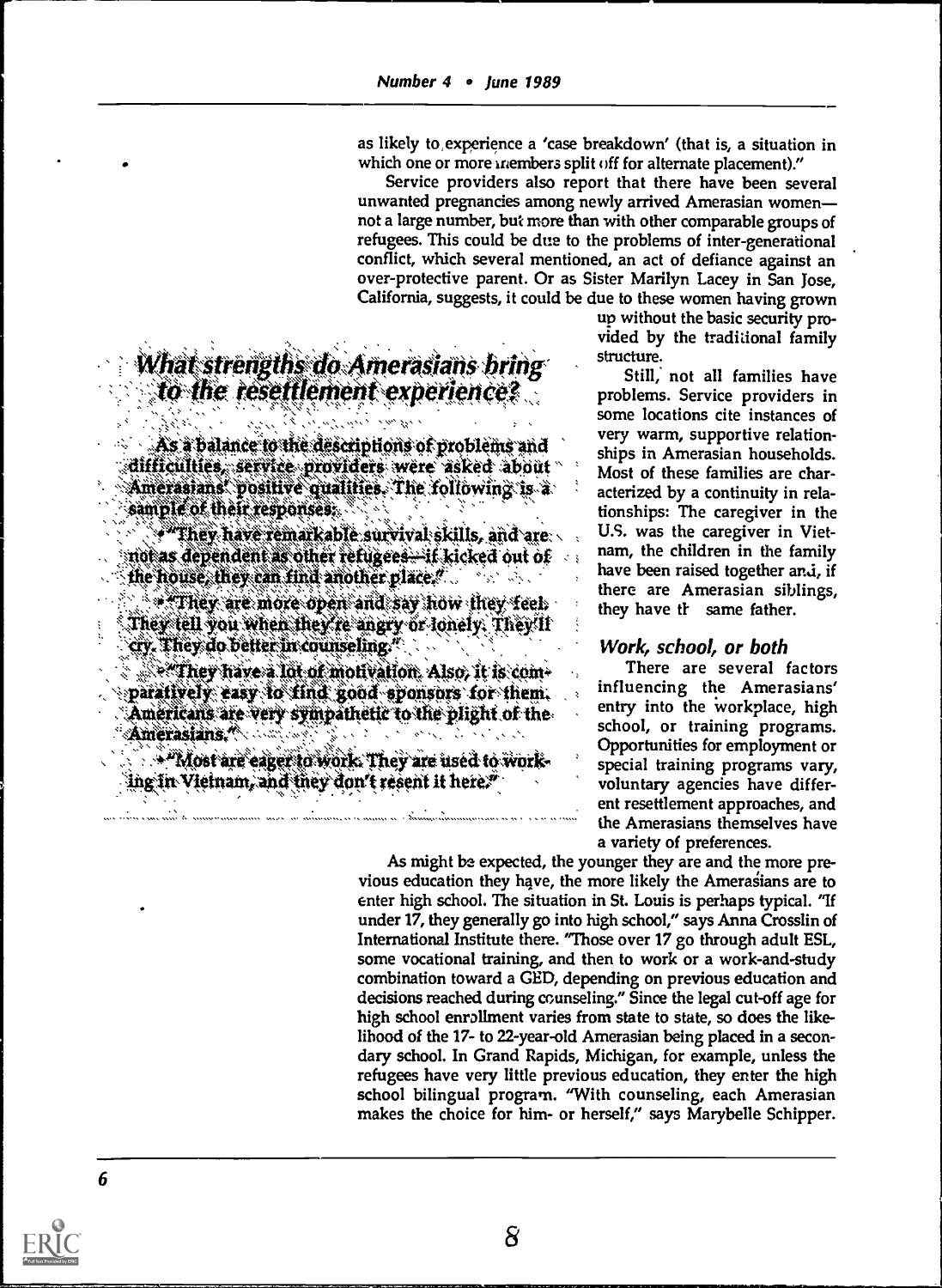"Right now, Amerasians outnumber other Vietnamese in the bilingual program. This is partly because it just takes more time before they can be integrated into mainstream programs.".

In other locations, employment first is the norm. "Because they are older, they don't fit into the high school scene," comments Sister Lacey in San Jose, California. 'Previous groups had a better chance to make it in school, less of a deficit. . .. The current ones are much more eager to work right away." In Richmond, Virginia, "most of our Amerasians are over 17 and have little previous education," says Marilyn Breslow. "There just aren't any positive rewards for them in school, so almost all hold full-time jobs. They're earning \$4 to \$5 per hour doing painting, metal work, bed assemb: v, etc." Several sites report that those who work are also pursuing other training options, such as vocational programs or GED classes. "Our greatest concern is for the long range," says Maureen Webster in Phoenix, Arizona. "Too many are in entry-level jobs without much future."

### Being accepted and making friends

Service providers in the cluster sites said that, as far as they could tell, the reception from resettled Vietnamese refugees varied from indifference or avoidance to acceptance and taking on sponsorship or volunteer responsibilities with Amerasian cases. "At first, their friends are the people they have a lot of contact with-other Amerasians," says Patricia Arnold in the Washington, D.C., metropolitan area. 'After a while, they get to know other Vietnamese refugees in their communities. It takes longer to get to know Americans because of language, culture, and lack of exposure—not because of a lack of interest on decided who they are," says one service pro-<br>the Amerasians' part. In fact, almost all of them vider. "Sometimes they play this to their the Amerasians' part. In fact, almost all of them very much want to make friends with Americans." Psychologist Felsman notes that those Amerasians scoring well on various psychological measures frequently have "all kinds of friends," while those in more obvious distress tend to have only other Amerasians as friends. black Amerasians tend more than others to report having no friends at all.

Several service providers were concerned that Amerasians are mixing with other "at risk" elements among the earlier resettled Amerasians and Vietnamese, friends who are "not such great

role models." In some communities, as Patricia Arnold has found in the Washington, D.C., area, "by and large, the older generation in the wellestablished .Vietnamese community is not so friendly toward the Amerasians, but many of their sons and daughters, now young adults, want to understand and help them." Several service providers mention the support that young Vietnamese have shown for the Amerasians, and in those sites, Vietnamese university students and young professionals are acting as tutors, volunteer "buddies," and leaders in support groups.

### Expectations, identity issues, and social problems

Service providers noted that the overseas training program may help tone down some Amerasians' expectations, but most are still unrealistic. Some arrive expecting extra money, special treatment, or immediate enrollment in educational programs. Sister Lacey says that the "dust" children have become "gold" children. "They have received a lot of attention," she says. "As a result, they feel better about themseives On the other hand, they expect that every American they meet is going to be interested in them." According to Patricia Arnold in the Washington, D.C., area, for many Amerasians the biggest surprise about life in the U.S. is how expensive things are, and how difficult it is to make ends meet.

Several articles in U.S. magazines have focused on the Amerasians' "split identity." Identity problems vary a great deal from one individual to another, service providers caution, and most Amerasians are at 'an age when identity issues are a normal focus. "A lot just haven't decided who they are," says one service proadvantage, and use it in a tight spot. With the Vietnamese, they might say, 'I'm American I don't have to listen to you.' With Americans,<br>they say, 'I'm Vietnamese-I don't say, 'I'm Vietnamese-I don't understand.'"

Several service providers point out that identity issues are particularly troublesome for black Amerasians, who are "not fitting in with either the American black groups or the Vietnamese." Problems have also come up when parents of white Amerasians have forbidden their children to associate too closely with black

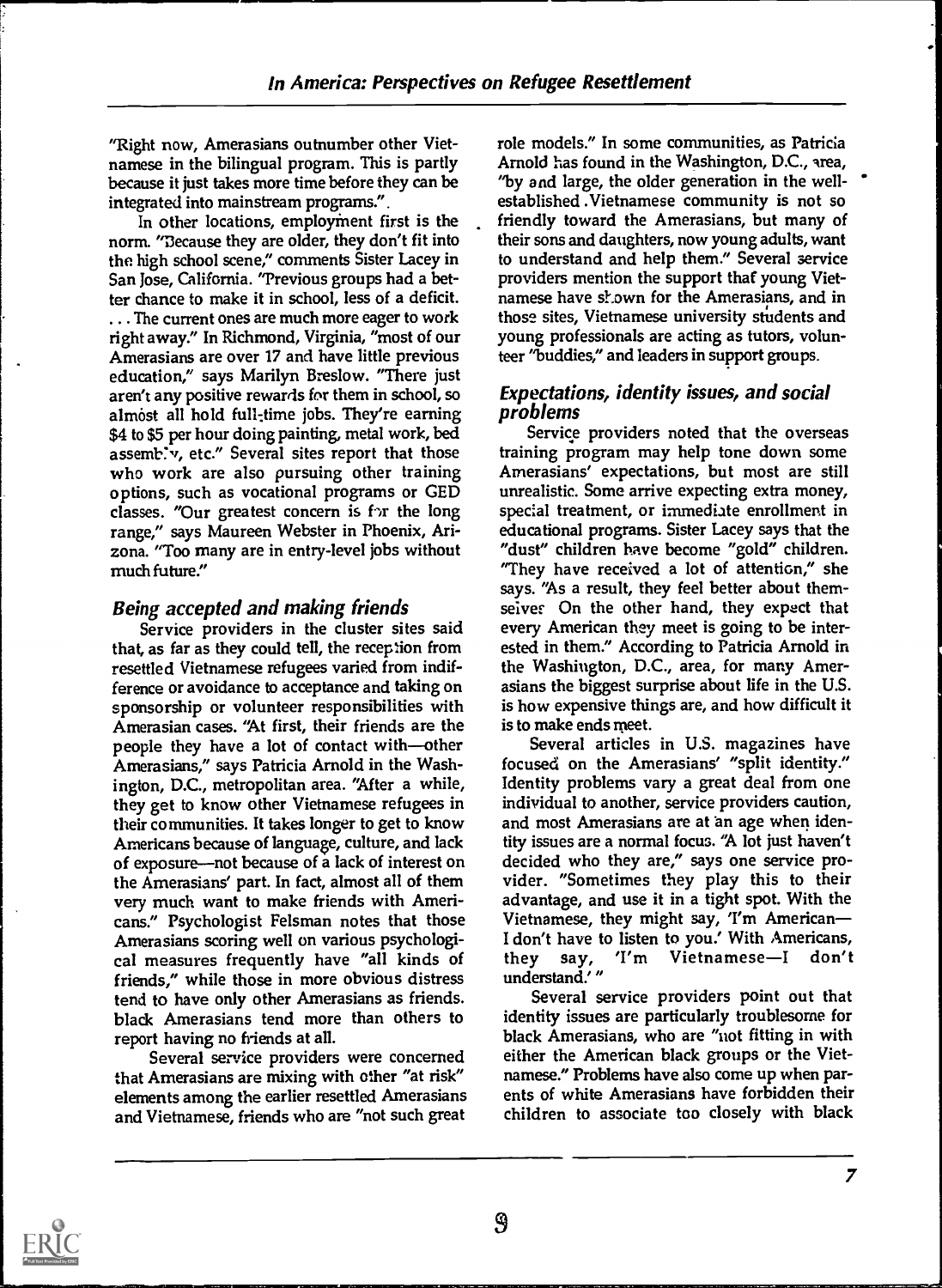Amerasians. In one extreme case, a black Amerasian and a white Amerasian in the Midwest eloped to escape parental disapproval and returned after the marriage was an accomplished fact. The parents eventually reconciled—but not before the police had been called to calm them down. On the other hand, some black Amerasians have been adjusting successfully. In Utica, New York, a black will be the first Amerasian to graduate from community college. "I came here to do well," he says.

What about social problems? Most sites reported that Amerasians were not experiencing serious difficulties, but it may be too soon for such problems to have surfaced, since the Amerasians have been in the U.S. less than a year. At other

"Most problems arise when the Amerasian is not accompanied by the person who was the caregiver in Vietnam."

cluster sites, there have already been a small number of serious pioblems, such as attempted suicide, arson, and prostitution. Although these cases involve only a small minority of the Amerasians, they require a great amount of attention from teachers, counselors, and social workers.

Finally, it should be noted that behavior problems are certainly not irreversible. In a dramatic instance in an East Coast community, a young Amerasian was expelled from school for pulling a knife on a fellow-student on a bus. Later he was diagnosed as suffering from a learning disability, and he was placed in a special, slower-paced program, where he is now "doing well, making amazing progress," said the resettlement worker. "He was even the featured speaker at a parade held by Vietnam Veterans to honor Amerasians."

### Mothers of Amerasians

### Different backgrounds, similar problems

"WHEN I'm asked by sponsors what to expect of the mother in an Amerasian household, I always tell them, 'She's going to be a real character,' "says.a sponsorship coordinator in Virginia. "They are survivors, they have strong personalities, and each is unique."

Beyond that, it is difficult to generalize, say many service providers,\* noting that mothers of Amerasians have a wide range of backgrounds and resettlement needs.

Most service providers say that the stereotype of Amerasians' mothers as former "bargirls" is unfair, that the mothers come from a range of backgrounds. Many were clerical workers, interpreters, vendors, or housekeepers, they report. According to a 1985 study of Amerasians in the U.S. by United States Catholic Conference, prior to 1975, 31% of the mothers worked in nightclubs or restaurants, 25% were vendors, and 13% were housekeepers. The study also found that the average length of time the mothers lived with the American father was two years.

Perceptions at the cluster sites vary. One service previder says, "The mothers seem aggressive and can be quite demanding, and, yes, we've seen some of that 'bargirl' behavior." Another disagrees, saying, "Not all the mothers are aggressive and outspoken—many seem to be just having trouble with the problems of being a single parent."

Service providers note that, despite their different backgrounds, many mothers of Amerasians share a particularly difficult set of problems. Many lack job skills and have little previous education-six years or less of schooling in Vietnam, they say. Many must deal with the challenges of adapting to the U.S., being a single parent, and coping with young children as well as with rebellious Amerasian teen-agers.

"There are inter-generational conflict problems which have been exacerbated by the Amerasians' problems," says Anna Crosslin in St. Louis, Missouri. The problems are manifested in

 $\mathbf{C}$ 

<sup>\*</sup>See the box on pa, 5 for a list of survey respondents.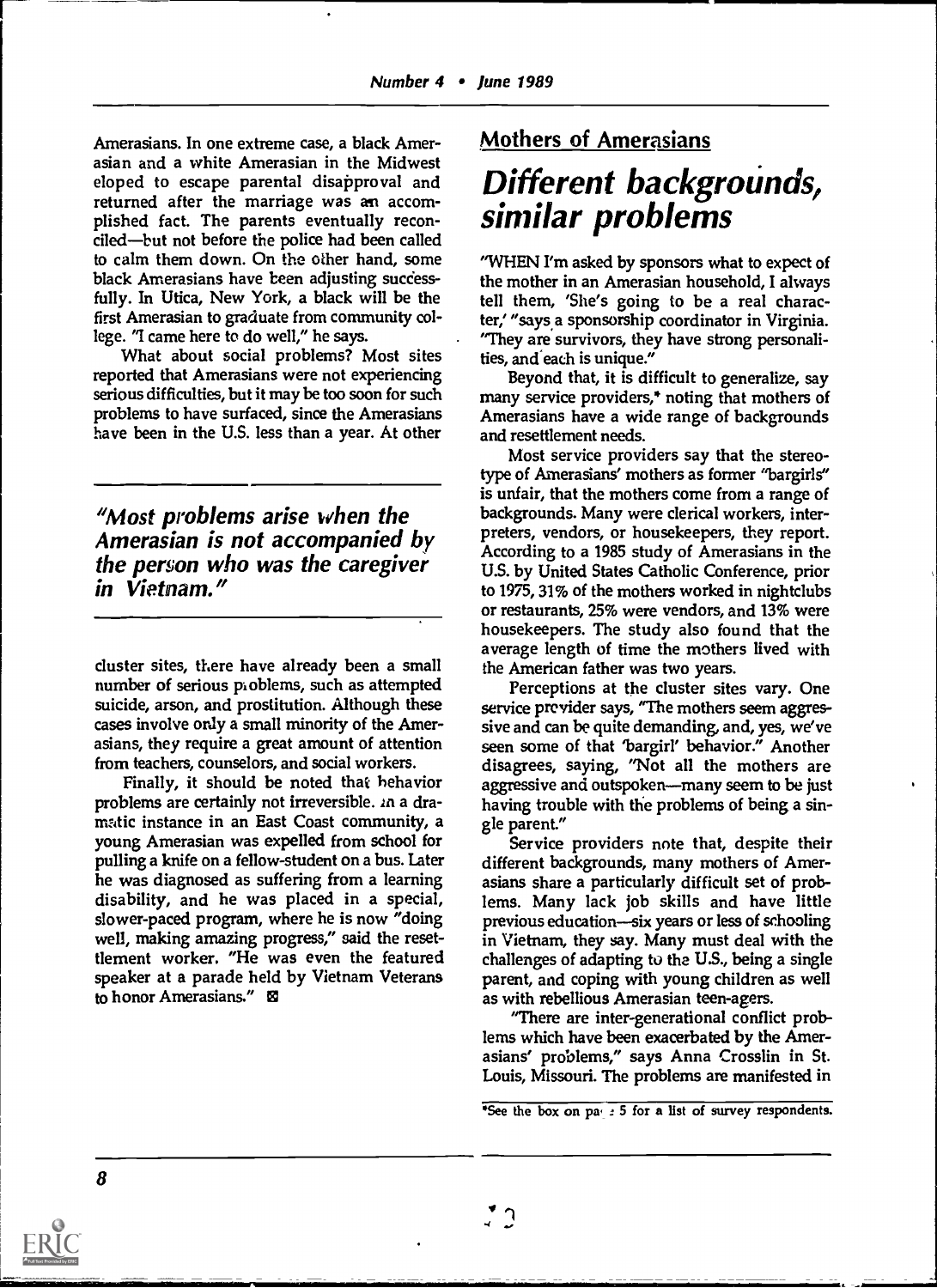different ways. In some families, mothers aud their teen-aged children argue constantly. In extreme cases, the Amerasian child may leave home altogether, even if it means dropping out of school and finding a job.

Service providers are divided about the nature of the mothers' difficulties with their children. About half of those interviewed say that there is some truth to the generalization that these women lack parenting skills. They say that many of the mothers do not have discipline over the children, tend to be overprotective, or operate with a double standard, insisting that their children follow strict rules of behavior while they themselves entertain boyfriends, gamble, and drink. Other service providers stress that individual mothers' parenting skills vary, largely depending on whether or not the mother has been the caregiver throughout the child's life. These service providers also say that mothers of Amerasians are like other refugees in that their childrearing skills are more appropriate to their homelands; they are just not familiar with U.S. standards and practices, and they find it difficult to handle offspring who are quickly adopting "U.S.-siyle" behavior.

The relationships between mothers and their Amerasian offspring are often "intense and full of ambivalence," says psychologist J. Kirk Felsman. "Sometimes it's been the primary relationship either one had in Vietnam. Lacking other supports but having their own intense needs, some mothers have a difficult time letting go, as the Amerasians begin responding to the cultural pull towards autonomy that is so much a part of adolescence in America."

At the 11 resettlement sites surveyed, newlyarriving mothers of Amerasians generally took part in ESL and other training opportunities for only a short time, if at all. In most instances, they were looking for employment or already on the job within six months of arrival in the U.S. At eight of the sites, the majority of the women were in entry-level jobs-at sewing factories, in the hospitality industry, or assembly line work.

Social isolation can also be a problem. "Mothers of Amerasians are under more pressure, and are more isolated in the community since

they are in a separate social category," says Sherman Roquiero in Salt Lake City, Utah. "Others in the Vietnamese community tend to look down on them." The problem of isolation is not experienced by all the women. "Other Vietnamese refugees are judgmental of some of the women, but they seem to be judging these people on a case to case basis," Peter Donahoe in Philadelphia says, "more on the basis of social class and behavior than because of any prejudice against the Amerasian child."

The stereotype of Amerasians' mothers as former bargirls is unfair. Many were clerical workers, interpreters, vendors, or housekeepers.

In Salt Lake City, mutual assistance association efforts have been effective in assisting these women and integrating them into the Vietnamese community, Roquiero says. Other cluster sites have arranged social visits for individual women to get in touch with others who are coping with similar problems. Salah Ansary in Portland, Oregon, says that service providers there hope to revive a refugee women's project in which American volunteers were matched with refugee women, especially those who were home-bound. "The volunteers helped them out, taught them English, and relieved their fears about the world outside," he said. Similar projects are being attempted elsewhere, but not always with success. One service provider says, "We've tried, but with the mothers working full-time, it's difficult to get them involved." Others agree that mothers of Amerasians are not easy to reach. El

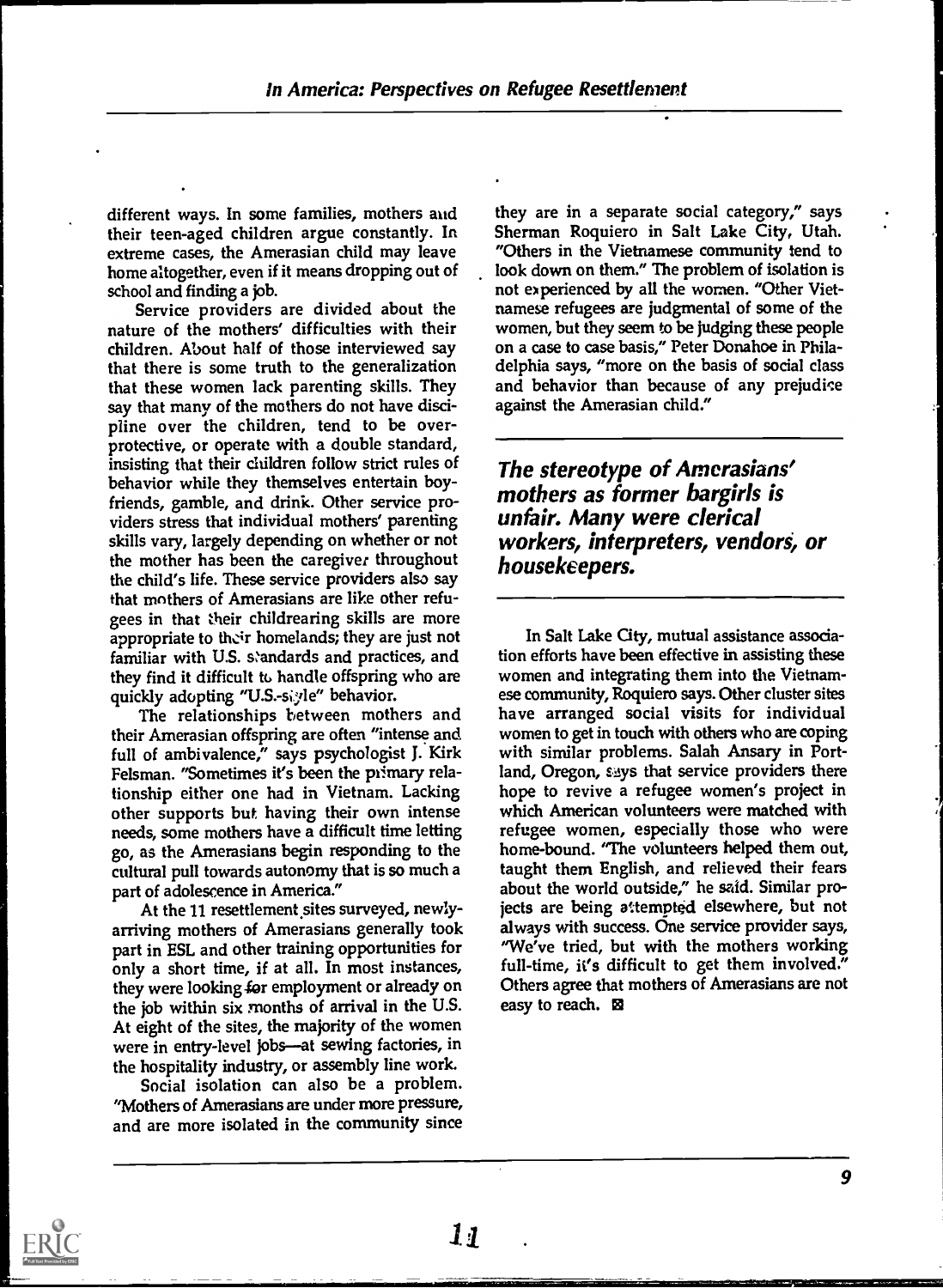Number 4 • June 1989

### Amerasian Cluster Sites in the U.S., by State

Alabama: Mobile Arizona: Phoenix, Tucron Colorado: Denver Connecticut: Bridgeport Florida: Jacksonville, Orlando, Tampa Georgia: Atlanta Hawaii: Honolulu Idaho: Boise Iowa: Cedar Rapids, Davenport, Des Moines, Sioux City Illinois: Chicago, Springfield Kentucky: Louisville Massachusetts: Amherst, Boston, Springfield Michigan: Grand Rapids, Lansing Minnesota: Minneapolis, Moorhead Missouri: St. Louis, Kansas City New Hampshire: Concord New Jersey: Newark New Yolk: Buffalo, New York City, Rochester, Syracuse, Utica North Carolina: Greensboro, High Point North Dakota: Fargo Ohio: Cincinnati Oregon: Portland Pennsylvania: Erie, Philadelphia, **Pittsburgh** Tennessee: Memphis Texas: Dallas, Fort Worth, Houston Utah: Salt Lake City Virginia: Richmond, Roanoke Vermont: Burlington Washington: Seattie Washington, D.C. area

Source: Bureau for Refugee Programs, U.S. Dept. of State, 6/2/89



10

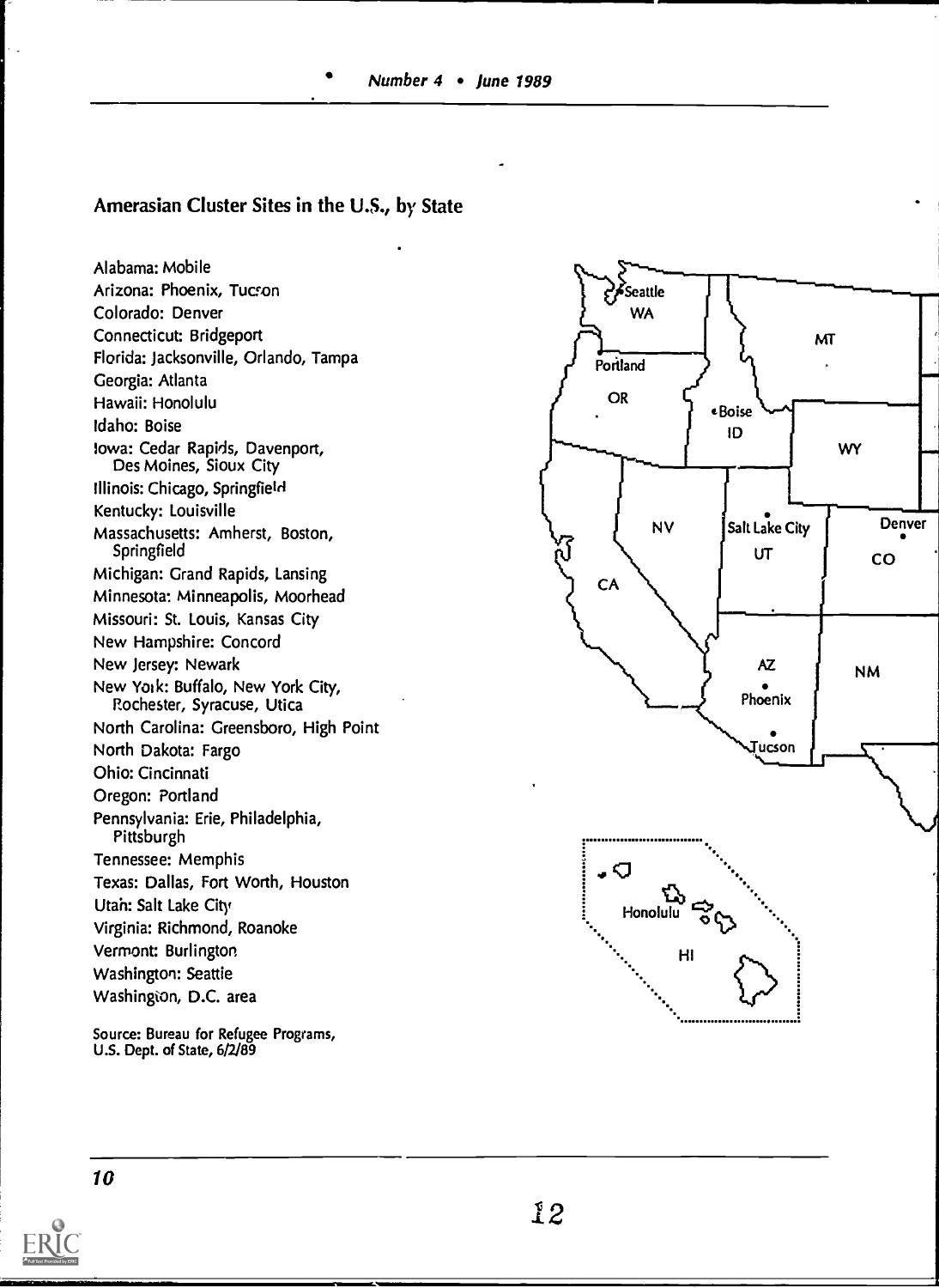

## **Amerasian Cluster Sites**

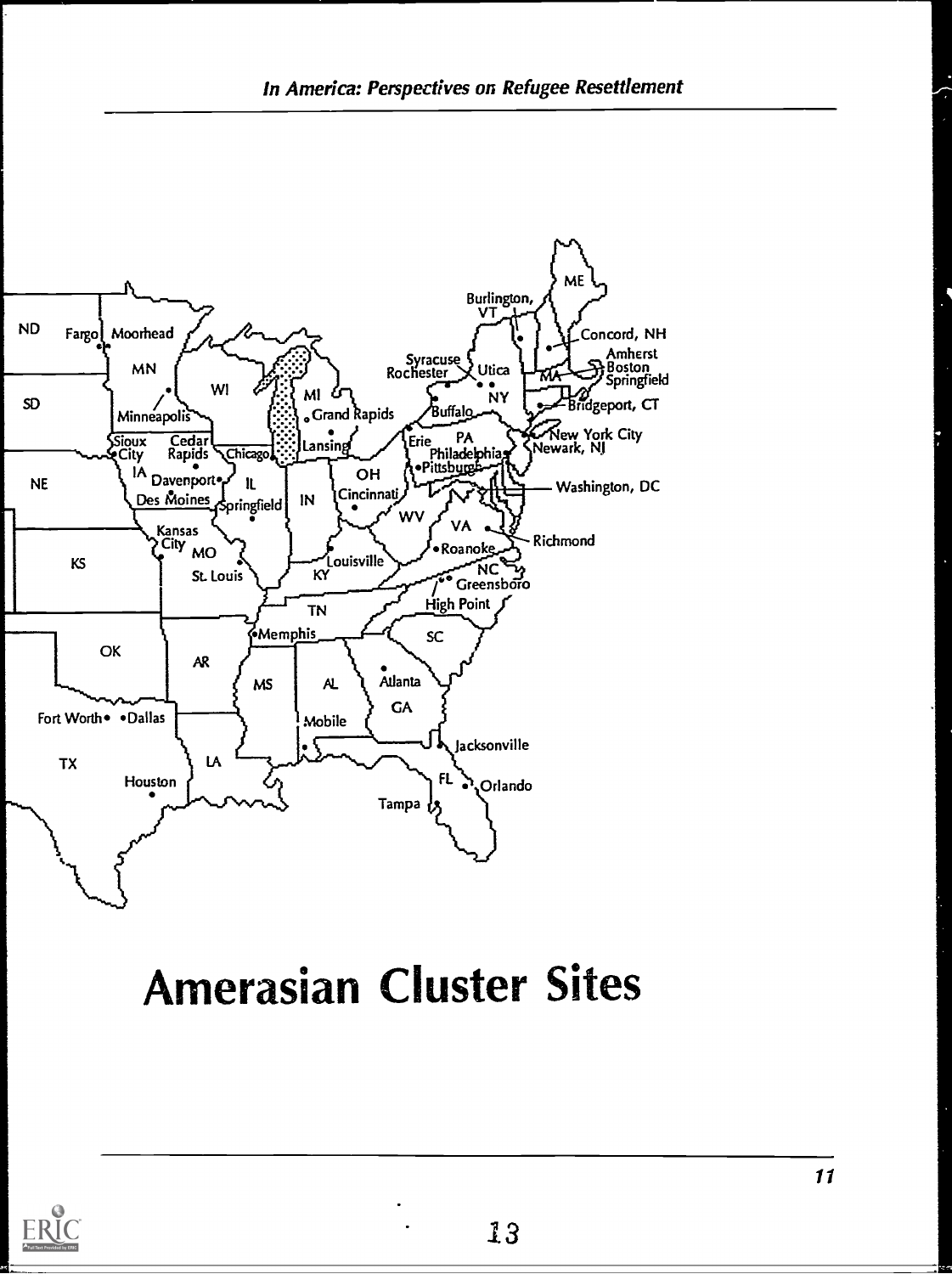### **PROFILE**

### Nguyen Thi Phuong, Mother of an Amerasian

Fiffy-four-year-old Nguyen Thi Phuong and her 20-year-old Amerasian daughter, Thuy\*--both graduates of the Bataan training  $r$ : gram—live in a small, one-bedroom apartment in a low-renr housing complex in Richmond, Virginia.

The contration personality between the two women is  $str.$  ;  $\varphi$ : Phuong is friendly, outgoing, and confident, while Thuy, who looks and acts several years younger than her age, is softspoken and timid. Both women work as housekeepers at the same hotel. "That way if there's a problem, I'll be there," Phuong explains.

At the time of the interview, Phuong and her daughter had been in the U.S. for two months. Thuy was absent for most of the interview.

The interview began with Phuong showing me a 20-year-old picture of Thuy's father and a sick—My body doesn't want to stay nome. In business card with this message on it: "Keep this Bataan, they told us it's better to work. They're card as it has my telephone number. You may need it when you get to the U.S."

I met him at an army base. He was a helicopter pilot. I was working there as a waitress at an American restaurant, a steakhouse. He liked my cooking, especially cha gioi (spring rolls). Sometimes I tell my daughter, That's why we had you-because your father loved cha gioi." (Laughs)

We stayed together 18 months. He left in 1969, but he wrote and sent money until 1975. After that, I never heard from him again. When he left, I went to Saigon, to stay with my mother and family. Big family-16 people! And I was the only one working. I worked in the market, selling fruit, vegetables, all kinds of things.

When the communists took over in 1975, I was really scared. I thought they'd give me a hard time-you know, because I was with an American. I volunteered to go to the new economic zones-I thought they'd be easier on me if I volunteered. It was terrible there! You worked hard all day, then slept in an open hut-no sides and a dirt floor. And all we had to eat was rice and salt. After 36 days, I asked to go back to Saigon, and they gave me permission.

In Saigon, the authorities were always trying to get my money. Some people would tell them, "I have no money," but they never believed you if you said that. You had to be smart. I gave them a little bit of money and said,

"This is all I have." And I was selling fruit on the street all day, so they figured I must be poor. After a while, they left me alone.

My daughter went to school for a few years, but I took her out because some students started calling her names— $my$ -lai, my-lai ("halfbreed"). I don't like anyone to call my daughter names! I sent her to a school for sewing, and later she got a job as a seamstress. By then, it was just the two of us—I just couldn't afford to support so many people. I earned enough to buy rice, Thuy bought vegetables.

Every night I dreamed that one day I would come to America. When I got off the plane, I felt like I was reborn. Right away I got a job. It's hard work, but that's OK. If I stay home, I get right. I don't like welfare. People without hands or fingers, OK, let them take welfare. But not for me.

So far I haven't had any big problems. One day, though, I got lost coming home after work. Every place looked the same. I walked around for two hours-didn't see anybody. I got really scared-I thought maybe something bad had happened to Thuy. Then I saw a man lying on the ground, under his car, fixing it. I told him I was lost. When I showed him my address, he pointed to my house. It was only two blocks away! Two hours I walked, and I was only 5 minutes from home!

The weather? Doesn't bother me. I like the cold. I feel better. When it's hot, my blood pressure goes up. When it's cold, my blood feels good. (laughs).

I don't think about the future, just go day by day. One thing I hope: I hope Thuy can see her father some day. A few days after I came to the United States, I asked USCC to contact him for me and tell him that he has a daughter in the United States. They found out that he has a wife and children. I won't contact him-he can contact me if he wants to. Thuy doesn't know about the call. I tell her, 'Your daddy will come see you soon.' Thuy, she wants to see her daddy very much. But I don't care for myself. I've been alone 19 years."

\*Names have been changed to protect privacy.

12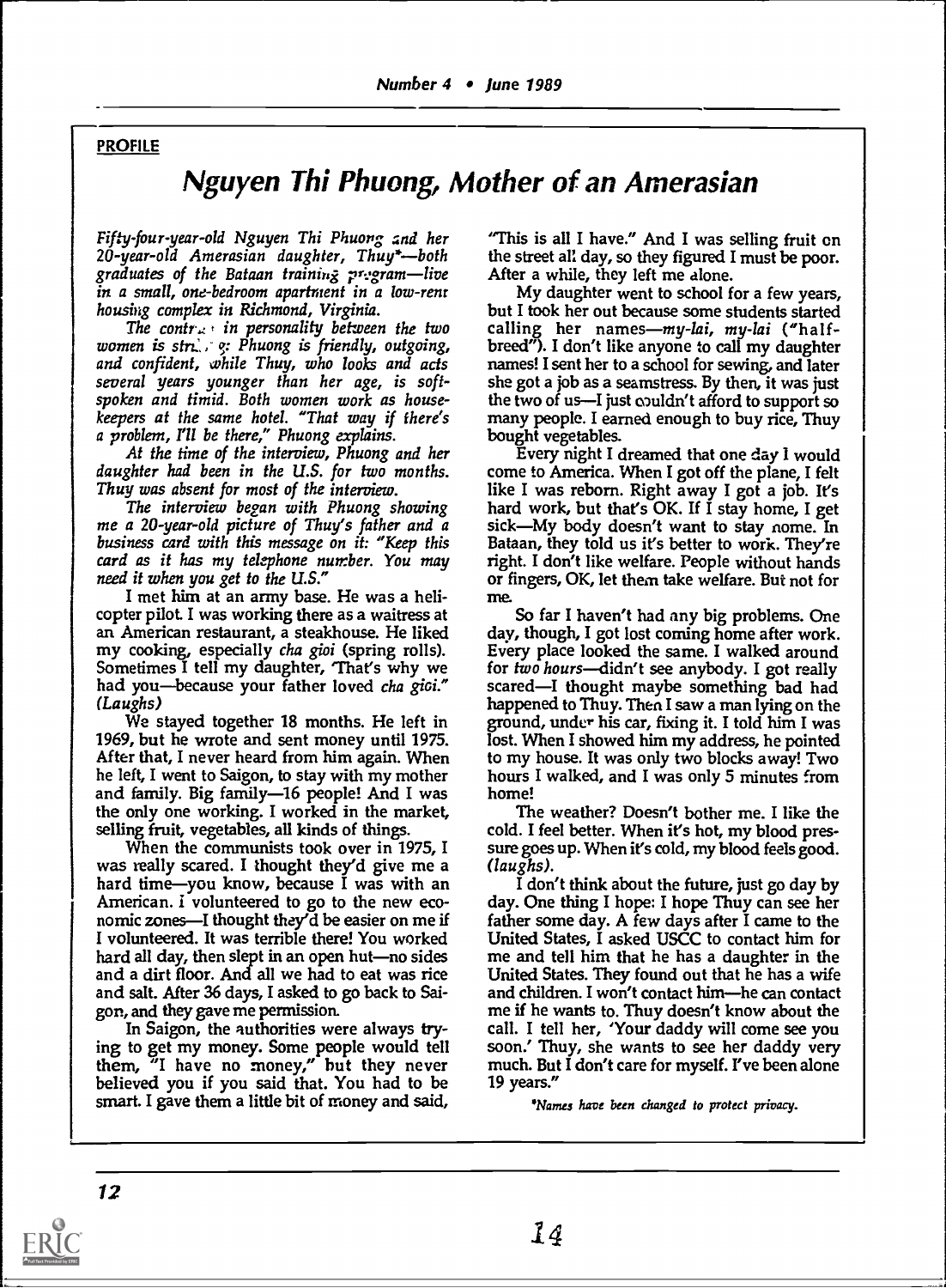## Cluster Site Resettlement How Does It Work?

"WHERE are you going to live in America?" an ESL teacher asks an Amerasian student at the Philippine Refugee Processing Center. "I don't know yet,"is the reply. "I don't have a sponsor yet."

Seventy-five percent of the Amerasians leaving Vietnam are "free cases" like this one; that is, they do not have relatives in the U.S. This means that a "match" must be found for these cases, a link-up between a sponso:ing agency in a U.S. community and the Amerasian farily in the camp. In routine cases, this US. community can be just about anywhere, but with Amerasian cases particular care is taken to place families in one of approximately 50 designated cluster sites. (See map and list of locations on pages 10 and 11.) As with all other refugee cases, the State Department's Reception and Placement Office of the Bureau for Refugee Programs approves the placement and monitors the initial resettlement (30 to 90 days) of Amerasian refugee cases.

Sponsorship and resettiement approaches vary among voluntary agencies and from one site to another. Sponsorships of Amerasian cases in Richmond, Virginia, for example, are mostly by church congregations, while ;hose in Philadelphia have mostly been agency sponsorships. And in the unique case of Iowa, the state assumes the sponsorship role. Numbers of Amerasians to be resettled at each site vary from 150 or fewer in such places as Mobile, Alabama and Tucson, Arizona to over 500 in the Washington, D.C. area. (Note that these numbers include those accompanying the Amerasian.)

What the designated cluster sites have in common is that all have some experience in resettling Amerasians. They have a "demonstrated capacity to perform case management and follow-up services," and all have Vietnamese translators and interpreters available. In addition, there was an attempt to select sites with the programs and services to meet the specific needs of Amerasian cases-after-school tutoring programs, youth programs, and special counseling services for both the children and their mothers. Availability of affordable housing and appropriate jobs was also an important factor.

The advantage to the claster site approach is obviously an increased assurance that adequate resources will be available. An added benefit, says Marta Brenden, national contact point for voluntary agencies in the Amerasian resettlement program, "is that cluotering the Amerasians allows them to identify with each other and offer mutual support." This is particularly evident in the smaller cities. Marybelle Schipper attributes the low rate of secondary migration out of Grand Rapids to the city's size. "The AmerCluster sites were selected for their ability to meet the specific needs of Amerasians.

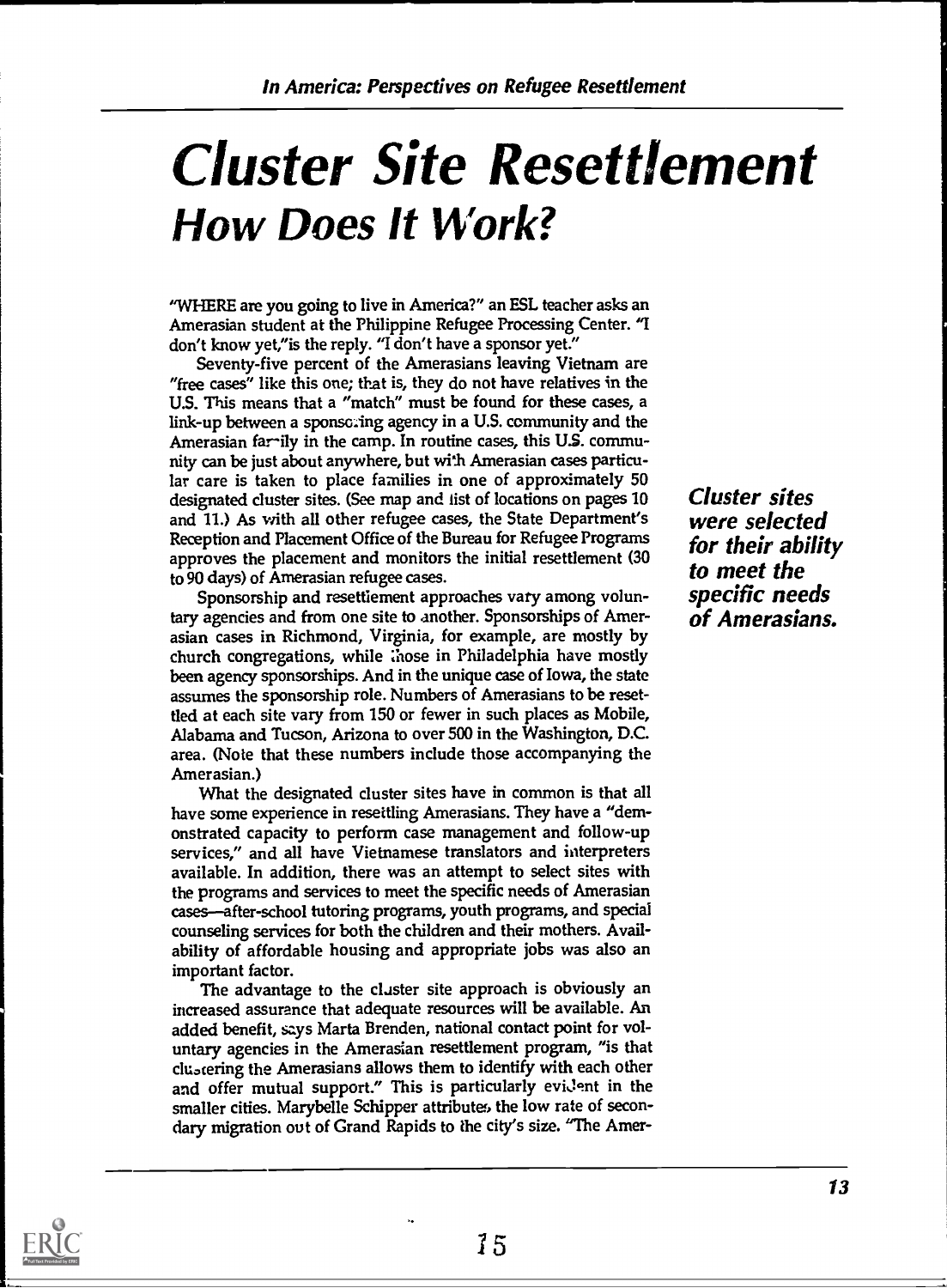asians run into each other when they go downtown or to a shopping mall," she says. 'A few have gone to Chicago but then returned because it was just too big and impersonal."

Extra program funding for each cluster site is limited to a \$35,000 per year grant from the Office of Refugee Resettlement, and this is to be used for community resource development and coordination. As a result, programs for Amerasians at the cluster sites make use of volunteers and existing resources. Typically, the voluntary agencies in a community hold community-wide orientation sessions for the service providers who will be most affected. These include employment service providers, public schools, refugee mutual assistance associations, adult, youth, and family social service providers, Vietnam veterans groups, community colleges and universities, the local police, and churches.

One exceptional program for Amerasians is in Utica, New York. Designed to meet the needs of Amerasians in the area, the Youth Employment Service (Y.E.S.) program provides services to all refugee youth between the ages of 16 and 21. Young adult refugees are enrolled in this program during their first week in the U.S. and stay in it unti: employment is found (usually within six months), or they are enrolled in high school, after two or three weeks of assessment. Y.E.S. program participants attend ESL classes, cultural orientation, and job club, five days per week from 8:30 a.m. to 4:00 p.m. Training in sewing and soldering is offered at the program site, as are afternoon tutoring services for those in high school.

Few other cluster sites can match the services offered in Utica, but all are working to meet the Amerasians' needs. Several cluster sites have hired coordinators to help launch additional services to be provided by volunteers. These coordinators help recruit, organize, and supervise volunteers who provide tutoring, social contact, and other supportive assistance to the Amerasian households.

Linkage between the US. cluster sites and the Overseas Refugee Training Program is important. Each cluster site has been requested to assemble community orientation packets of information, pictures, and maps, for use in the overseas training program. The US. resettlement sites receive information about individual Amerasian cases and their training through the refugee profiles which accompany all young adult refugees and graduates of the Preparation for American Secondary School (PASS) program. In addition, the Refugee Service Center at the Center for Applied Linguistics gives presentations  $u_1$ , a request, and representatives from the Overseas Refugee Training Program and the Training Office of the State Department's Bureau for Refugee Programs act as advisors to the Amerasian Resettlement Program. Since December 1988, Marta Brenden has issued a monthly newsletter, "Amerasian Update," to keep voluntary agencies and dther organizations informed of developments within the U.S. and overseas.  $\boxtimes$ 

Clustering allows Amerasians to identify with each other and offer mutual support.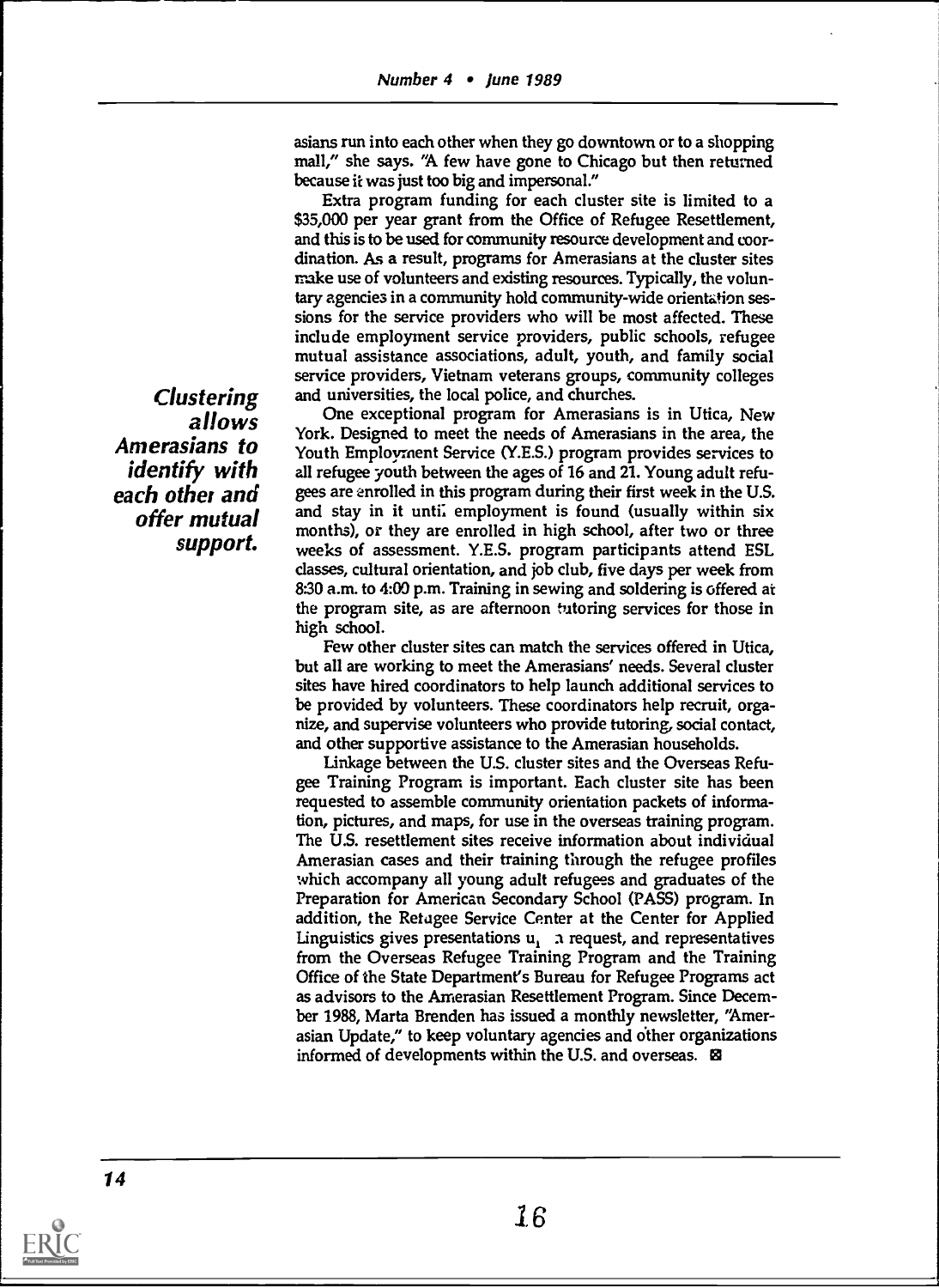## The Amerasian Refugees from Vietnam: Some Statistics\*

### Number of Amerasians entering the U.S.

About 10,000, including Amerasians and accompanying family members, are to be admitted in the 19b9 federal fiscal year, and the number is expected to be higher in the 1990 fiscal year. Prior to the 1989 fiscal year, Amerasians and family members admitted numbered about 11,000.

### Accompanying family members

Most Amerasian resettlement cases include two or three other family members besides the Amerasian-some cases are as large as nine or ten. Amerasians are with their mothers in 75% of all cases. Note that the mother may not have been the Amerasian's caretaker in Vietnam.

| Age                       | Gender      |                                             |
|---------------------------|-------------|---------------------------------------------|
| 14–16 years old: $24\%$   | male: 53%   | <b>Program placement at the</b>             |
| $17-22$ years old: $72\%$ | female: 47% | <b>Philippine Refugee Processing Center</b> |
| over 22 years old: 4 %    |             |                                             |

### Marital status

Although only 6% of those over 17 say that they are married, several sources indicate that this percentage is probably low: A number of Amerasians who say they are single in fact may be married. Since Amerasians can exit Vietnam only with members of the immediate family, they generally may not bring both their mother and their spouse. Some who are married decide to bring their mothers rather than their spouses. They tell Vietnamese authorities and U.S. interviewers that they are single, and leave their spouse behind.

### Urban/rural

As of February 1989, about 75% of those leaving Vietnam were of an urban background. It is expected that the percentage of rural Amerasians will increase as a result of the Vietnamese government's recent efforts to register those in the countryside.

### Educational background

In contrast to service providers' impressions that Amerasians have little or no previous education, Amerasians tell NA interviewers that they generally have six or more.

| Years of previous<br>education | 13- to $16-$<br>year-olds | 17- to 22-<br>year-olds |
|--------------------------------|---------------------------|-------------------------|
|                                | 7%                        | 6%                      |
| $1-5$ yrs                      | 40%                       | 41%                     |
| $6 - 10$ yrs                   | 53%                       | 46%                     |
| $10$ yrs +                     | 0%                        | 7%                      |

## Program placement at the

In the Preparation for American Secondary Schools Program:

| Beginning:    | 97% |  |
|---------------|-----|--|
| Intermediate: | 3%  |  |
| Advanced:     | በ%  |  |

In the adult ESL/CO/WO program:

| Level A | (Unable to read or write any<br>language/no English):    | 11% |  |
|---------|----------------------------------------------------------|-----|--|
| Level B | (Able to read and write native<br>language/no English):  | 82% |  |
| Level C | (Able to read and write native<br>language and English): | 5%  |  |
| Level D | (More proficiency in English):                           | 2%  |  |
|         | Levels E and above:                                      | 0%  |  |
|         |                                                          |     |  |

'Based on statistics provided by International Catholic Migration Commission and Joint Voluntary Agency in Manilz, February 1989.

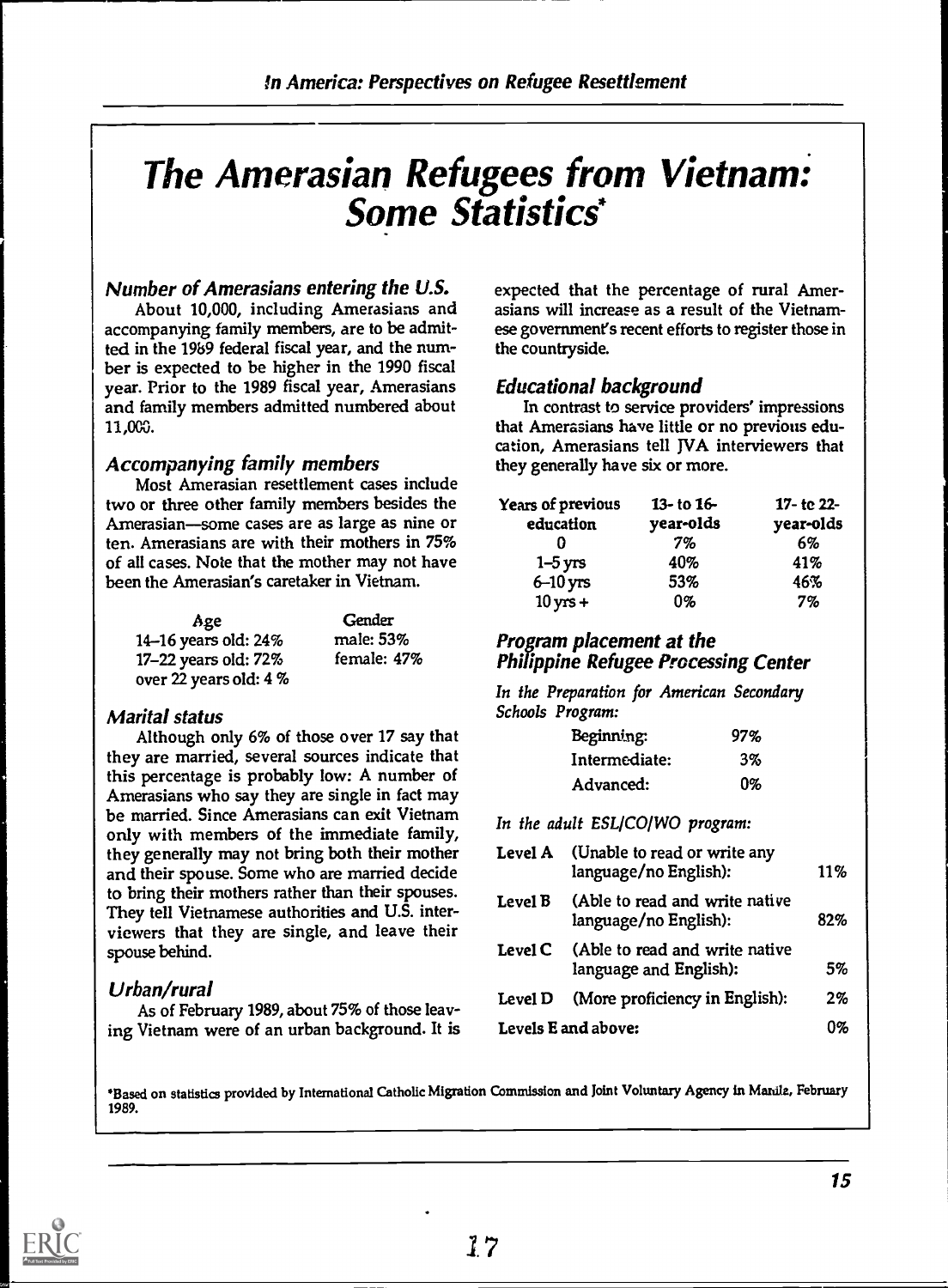## Amerasians at Risk in Public Schools?

J. Kirk Felsman, Mark C. Johnson, Irene C. Feisman, Frederick T.L. Leong Department of Psychiatry, Dartmouth Medical School

WFIILE Amerasians are a diverse group with a wide range of strengths and vulnerabilities, a substantial segment of Amerasian adolescents (ages 13-17) appears to be at a higher risk for poor adjustment in the public schools than their Vietnamese refugee peers.

This conclusion is drawn from an ongoing study initiated at the Philippine Refugee Processing Center (PRPC). Amerasian students in the Preparation for American Secondary Schools (PASS) program were compared with their Vietnamese peers in the program in November of 1988. There were three indicators that Amerasian students may be more likely to have difficulties in U.S. schools: fewer years of prior formal education, lower scores on tests of native and English language literacy, and the expression of lower expectations concerning education.

At first glance, Amerasians seem to be similar to other Vietnamese adolescents in their educational background. Seventy-five percent of the Amerasian sample in the study indicated they had completed up to 7 years of school in Vietnam, and 74% of the other Vietnamese PASS students indicated that they had up to 7 years also-not much difference. However, there was a significant difference in the reporting of no formal school experience in Vietnam. Only 2% of the Vietnamese in the study said they had never been to school before. In notable contrast, 13% of Amerasian PASS students said they lacked formal school experience.

There were also striking differences between the two groups' performance en native and English language literacy tests developed by the Center for Applied Linguistics and used at the PRPC to assign refugees to classes at the appropriate English proficiency level. Only 6% of the Amerasian sample placed above the beginning level in PASS. In contrast, 43% of the Vietnamese sample scored above this level.

A third indicator deals with expectations and values placed upon education. In a question regarding education, 28% of the Vietnamese PASS sample reported that "School and studying means very little to me." In contrast, 46% of the Amerasian sample felt that this statement "describes me very well." The personal meaning of such a statement to an individual is open to interpretation and may reflect a combination of past experience, individual values, and selfesteem. Still, this significant difference is a

### Amerasians may be more likely to have difficulties in U.S. schools

clear indication of adolescent Amerasians' greater uncertainty or indifference towards education.

It is certainly inaccurate to assert that all Amerasians are at high risk for school failure. However, it seems clear that Amerasians as a group may be at an increased risk for poor adjustment in the public schools when compared to other Vietnamese refugee youth. The enrollment of these Amerasian adolescents in schools in the U.S. cluster sites signals a renewed call for flexibility, sensitivity, and patience in assessing these students and meeting their needs. 29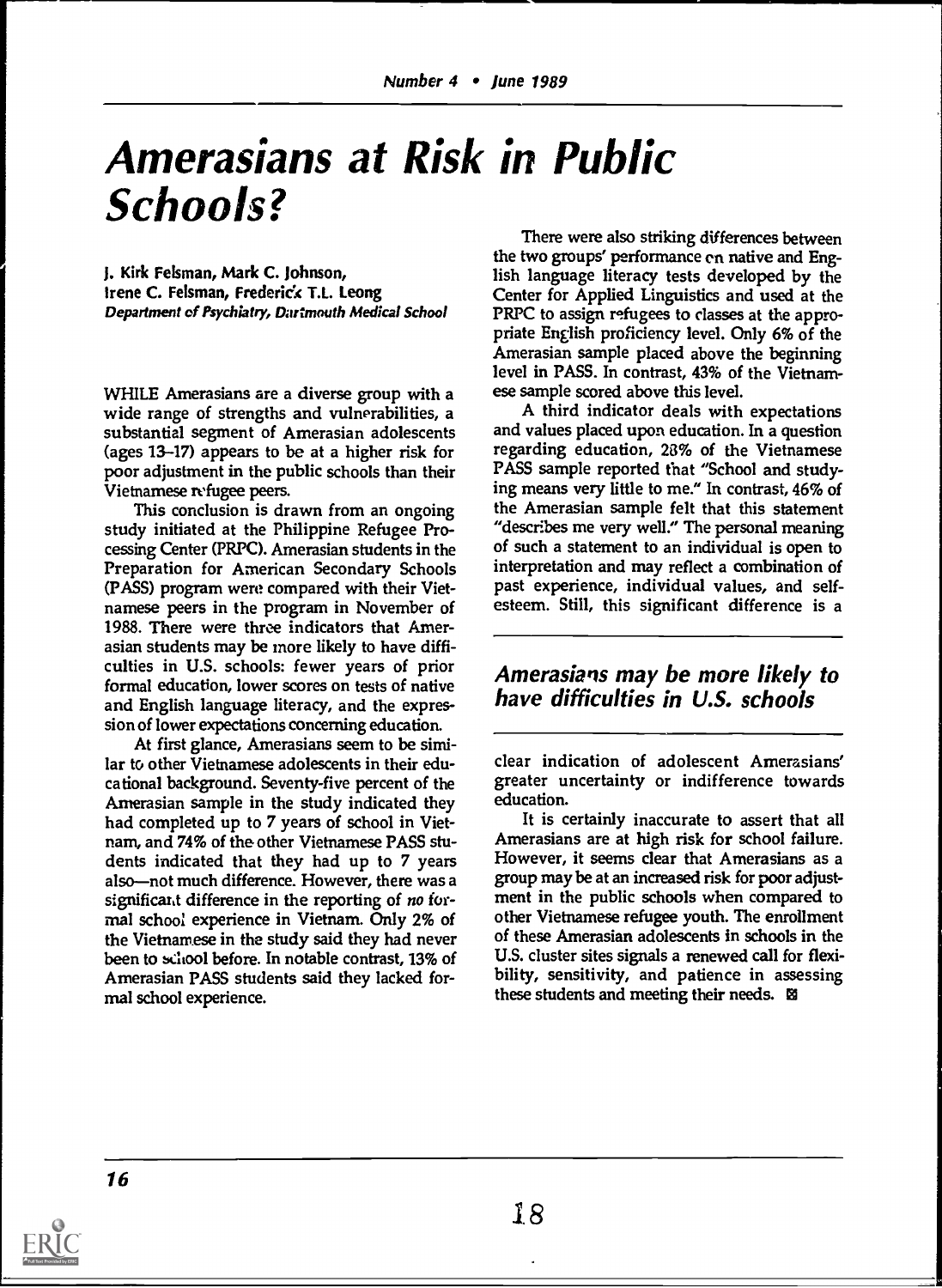### PROFILE

### Nguyen Van Thong, an Amerasian Teenager

S1XTEEN-YEAR-OLD Nguyen Van Thong and his mother, Lien,\* live in a small, one-bedroom apartment in a low-rent neighborhood in suburban Maryland, a few miles outside Washington, D.C. Thong is Amerasian. the son of an American civilian who worked at Saigon's Ton Son Nhut Airport. A framed photograph of his father showing a heavyset, middle-aged man wearing an Australian-style bush hat—sits on a cabinet in their living room. But neither Thong, who was born after his father left Vietnam, nor his mother shows any interest in contacting him. "He's got a wife and children," says Lien. "1 don't want to disturb him."

Thong and his mother laugh as they recall their first day in the U.S. "We had an uncle in New Orleans," says Thong, speaking English slowly, carefully: He is someone who doesn't like to mal:: mistakes. "We called him to tell him when our plane was going to arrive. When we arrived, he went to the airport to meet us. The only problem was, he went to the airport in New Orleans and we flew into National Airport [in Arlington, Virginia]. See, we thought the U.S. was just like Vietnam. We thought there was only one big airport."

Lien becomes serious as she recalls other, more serious problems her family has encountered during their five years in the U.S.

In 1984, a year after the family arrived in the U.S., Thong's older brother and sister dropped out of high c:hool. Years earlier in Vietnam, both had quit school after five years of education. "It wasn't discrimination," Lien says. "The school was in our neighborhood and all their classmates were friends. They just didn't like singing songs about Ho Chi Minh."

In 1983, four years after they had dropped out of school in Vietnam, the two teenagers-the boy was 15, the girl was  $14$ -found themselves back in a classroom, this time in the very unfamiliar setting of an American high school. With less than an elementary school education and without benefit of PASS training-the overseas training program for high school-aged refugees didn't begin until 1985-they despaired of ever catching up. After she quit school, Thong's sister began dating an older Vietnamese man, eventually moving out of her house and into his apartment. Thong's brother worked at a series of lowpaying jobs.

School in the U.S. was a lot less difficult for Thong, who arrived at age 11 with six years of education in Vietnam. "He didn't care about the Hc Chi Minh songs," his mother says. "He was too young to remember anything else." Although Thong entered school in the U.S. with the usual number of years of education for his age, he couldn't speak, read, or write English. Because he had left Vietnam in 1983, he was unable to benefit from the PREP program, which was established three years later in Southeast Asia to provide elementary school age refugees with basic English and school skills before arriving in the U.S. His progress was slow-it took him five years to complete two school years.

Today, Thong is a 16-year-old 9th-grade student with a B+ average. When he's not at school or playing soccer-next year he plans to go out for the junior varsity team—Thong works at McDonald's, where he earns \$4.20 an hour as a kitchen helper. He has many friends, he says; most are Vietnamese, but his best friend is another Amerasian. For the most part, he gets along with American students, although on a few occasions some students have called him names. "I don't pay any attention to them," he says. "I try to stay away from the troublemakers."

Perhaps it is the example of Thong's stubborn determination and success that led his brother and sister to redirect their lives. At any rate, his brother recently completed a job corps program, while his sister, with encouragement from her boyfriend, returned to high school.

Thong talks with reluctance about his own plans for the future. Only after considerable prodding does he admit his ambition. "I want to go to college and study electrical engineering," he says, laughing nervously at the immodesty of his dream, while his mother, who isn't quite sure what electrical engineering is, smiles proudly.

'Names have been changed to protect privacy.

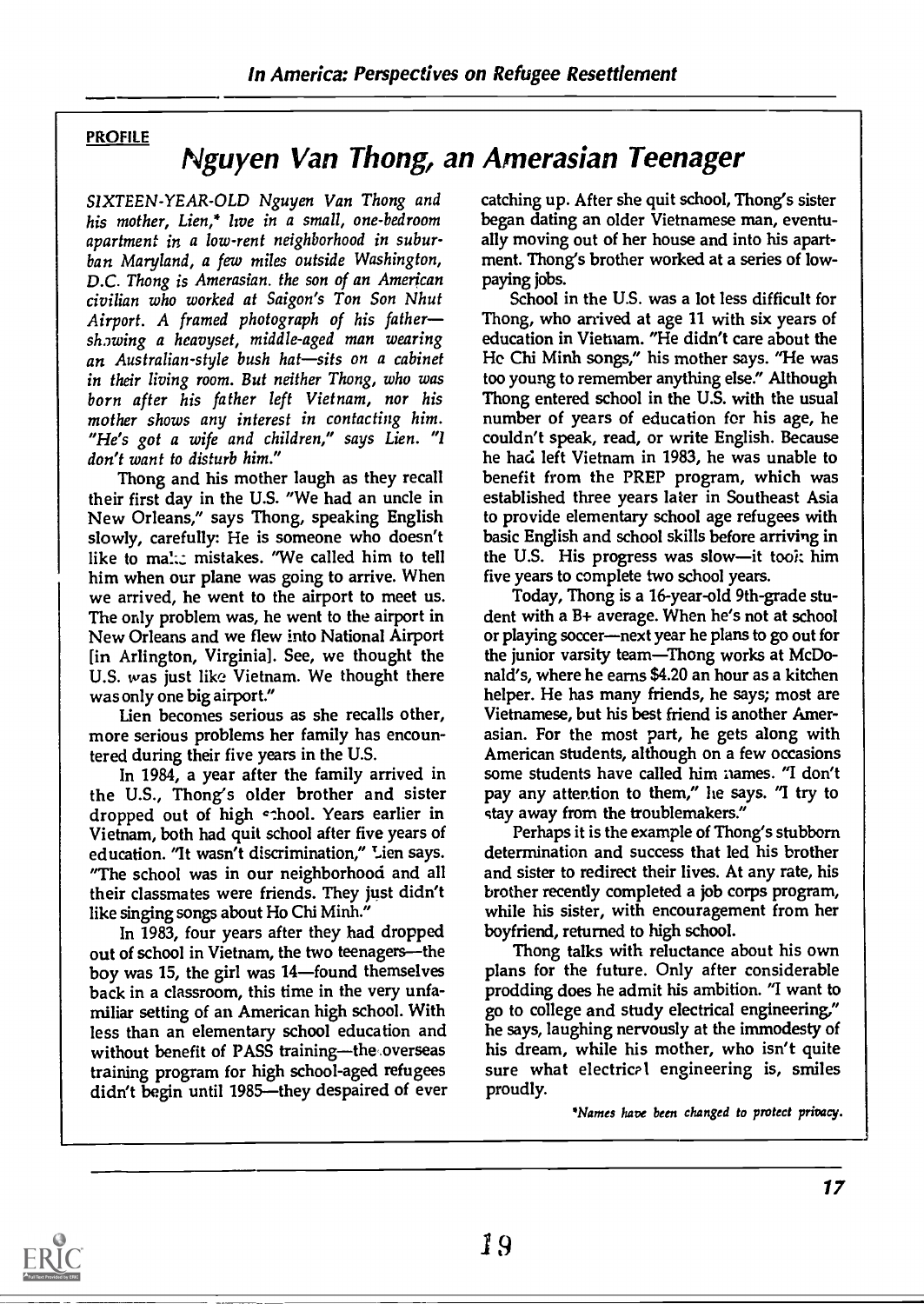### The Father Search Not a Simple Problem of Location and Reunion

ACROSS the US., much of the attention focused on the Amerasians arriving from Vietnam has been in terms of their coming "home" to locate and be re-united with their fathers. A popular television talk show devoted an hour to a panel of resettled Amerasians who talked about their desire to find and  $r \rightarrow$  their American fathers. Magazines have fea. ed articles describing emotional reunions of Amerasian offspring and But not all Amerasians-or American jourtheir dads, and the legislation that has enabled the Amerasians to leave Vietnam and enter the U.S. in large numbers is known as the "Amerasian Homecoming Act."

Refugee service ploviders are not in complete agreement about this aspect of Amerasian resettlement. "They don't jump off the plane saying, 'I wa.<sup>t</sup> to find my father,'" says one. Another says that the father issue is "no big deal" for most of the Amerasians arriving in his area. On the other hand, there are those who flatly declare, "All want to find their fathers---the issue is always raised."

While perceptions of the issue vary among service providers, experts say virtually all Amerasians would like at least to meet their fathers, even if they don't raise the issue within the first days of resettlement. Sister Marilyn Lacey, author of the 1985 United States Catholic Conference study of Amerasians in the US., believes that although Amerasians' desire to be reunited with their fathers may be hidden or suppressed, especially during their initial adjustment to the U.S., it will surface eventually. She tells of one blonde Amerasian child who arrived in 1985: "She appeared to be very well-adjusted, a real success story, but eventually she told us that she is continually in pain because she doesn't know her father." It is true that compared to those arriving in 1985, few Amerasians expect their fathers to be at the airport to greet them when they arrive. Still, "if only co see him for a moment, they want to make the contact," says Sister Lacey. Harvey Steinberg, senior program consultant for International Social Services in New York, agrees. "Whether the child raises reunification as an issue or not, it can't help but be an issue—how it gets expressed depends on many influences," he says. J. Kirk Felsman, a Dartmouth psychologist researching Amerasians' adjustment to the U.S., predicts that for some, finding their fathers "may surface as an important concern when they get older, encountering the developmental issues of getting married and having children of their own."

nalists-are aware of the complications involved in such a reunion. A resettlement case manager in the Midwest reported what happened when a Vietnamese woman succeeded in her search for the American man who fathered her child. Over the phone, she asked the man if he loved their Amera-ian daughter. He replied, "Of course not. How can I? I've never met her." Downstairs, the child had been secretly listening in on another phone. She was crushed.

E. Glenn Rogers, international program director of the Pearl S. Buck Foundation, pointed out at a March 1989 national conference for those resettling Amerasians, "For most Amerasians, the search is very frustrating. Few are able to find the father, and those who locate the fathers may be in for a disappointment because the father does not love them. ... We have to respect the father's privacy and take him as he is today.... The principle of what is best for the child should be applied to all cases of search and/or reunion."

"As Americans, when we hear about a problem, we tend to go right out and find the solutions," says Julie Macdonald, director of Children's Service3 of Lutheran Immigration and Refugee Services in New York. "However, in this case we have to go beyond the immediate request—I want to find my father'—and look at the reasons behind it." Others working with Amerasians agree that the father question needs to be addressed on a case-by-case basis. "Just because an interest (in finding the father) has been expressed does not mean that a search should be pursued," cautions Steinberg. Macdonald adds, "Sometimes the request to find the father is a way of asking, Will people in the

20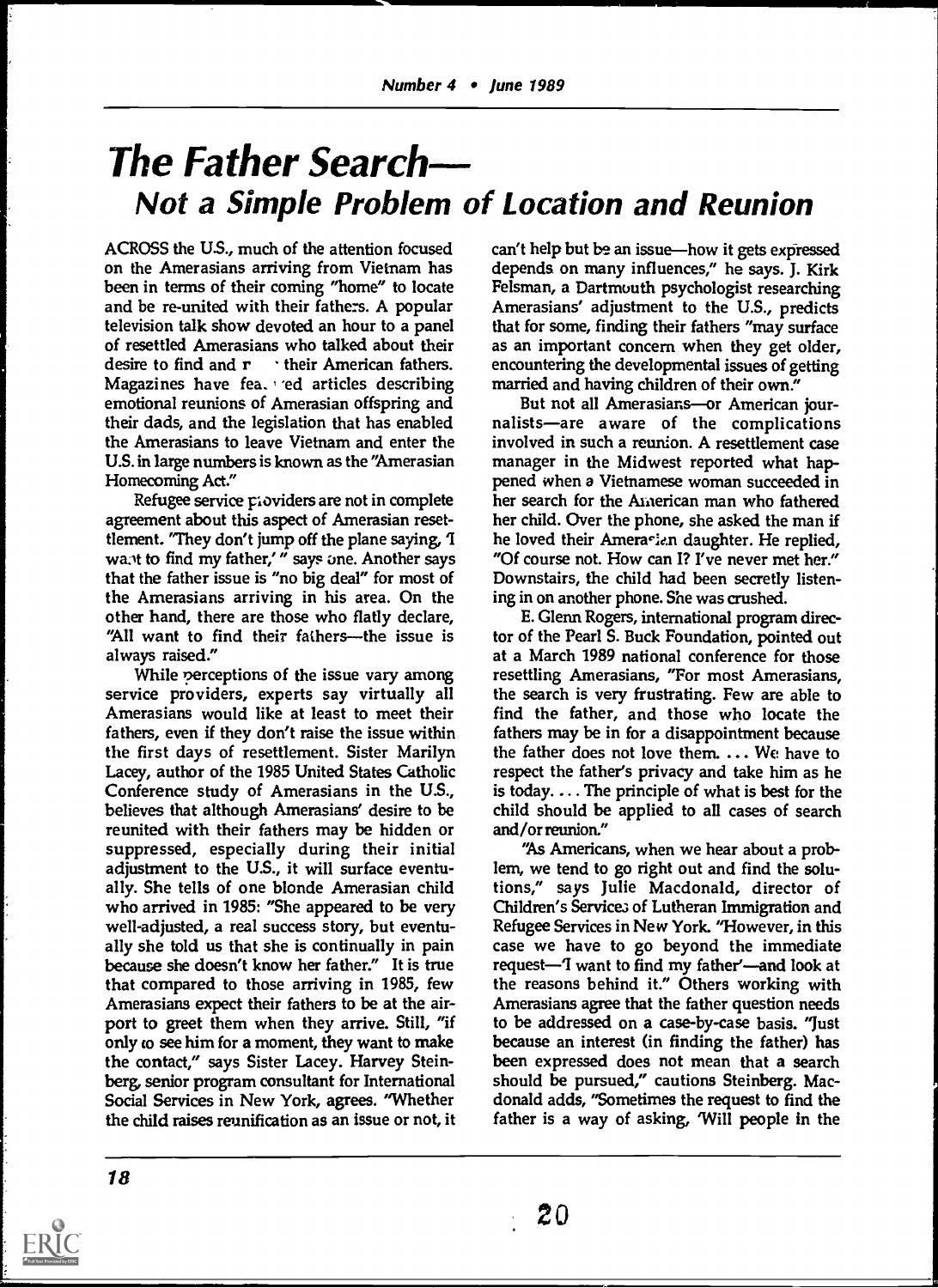U.S. accept me more if I'm looking for my father? Will I seem more American to them?' Amerasians can have a tremendous desire to be accepted, to fit in, and in those cases that is the need to be focused on."

There are other complications. The American fathers have been back in the U.S. for over 15 years and have established new lives. Many have American wives and families, and do not want to be faced with consequences of actions long ago in far away Vietnam. There are also legal issues involved, since Amerasians under 18 years cf age could theoretically try to establish paternity and sue for financial support. Macdonald cautions that the privacy of the Amerasian refugee needs to be considered as well. It may be no great favor to reunite an eager American father with an Amerasian child who is unprepared for the reality of the situation. And even if the Amerasian may be eager to find his or her father, others in the household-the stepfather, brothers and sisters, and the mother may be opposed to the idea.

voluntary agencies' Amerasian Resettlement Program has established a task force, "Consideration for Amerasian Families/U.S. Fathers." The task force recommends that Amerasians requesting reunification with their fathers should contact the local voluntary agency resettling Amerasians in their community. A trained<br>case worker can then provide preliminary coun-<br>American men who served in Vietnam. case worker can then provide preliminary counseling and, in consultation with others at the agency, decide whether or not the child-as well as his or her family members—should meet with a counselor trained in handling the issues involved. Among the matters to be discussed are Agency conducts in Vietnam, informathe Amerasian's expectations, the possibility of the atternational the American chile failure of the search, and the range of possible reactions of the father if found. Although the continues in the U.S. through the coopersteps involved may vary from case to case, the attack of the voluntry agencies and task force strongly urges that counseling be a part of the process and that searches not simply be launched in response to requests.

Macdonald, formerly supervisor of counseling services in the PASS program at the Philippine in their agency in their ELS. resettlement<br>Refugee Processing Center (PRPC), advises that in site to discuss finding their fathers. Refugee Processing Center (PRPC), advises that staff in the overseas training program be realistic when answering an Amerasian's question about finding his or her father, but also to assure that help is available. Since the issue is a long-

term one in most cases, she notes, it is not expected that the problems can be resolved during the refugees' six-month stay in the PRPC. Resettlement workers say that the most important service that the training program can perform for Amerasians and their families is to help them adjuct their expectations. Already, says Peter Donahoe of Catholic Social Services in Philadelphia, "Most seem to know that they won't be able to find 'Bill from Oregon.' " By all reports, only a very small percentage of the arriving Amerasians have managed to locate and contact their fathers, and an even smaller number have established a sustained relationship with their fathers. Ig

## $\mathcal M$ atching Fathers with

As a response to these issues, the national through the U.S. Department of State Daughters and Sons<br>The main institutional effort involved in the "location step" of reuniting Ameri-'' can men and their Amerasian children is Büreau of Refuger Programs, which  $\ldots$  maintains a computerized file of menwho are seeking reunification with their  $\neg$ offspring. The Vietnam Veterans of  $\theta$ America Foundation has been active in The rien supply names and birthdays of the mother and child, sex of the child, their  $\partial$ wn nicknames, etc. During the interviews which the foint Voluntary dren and their parents. The process then the American Red Cross: WAS 4.6 in 11140 After completing training in the Philippines, Amerasians may contact the voluntary agency in their U.S. resettlement Through that agency they can receive the  $\,$ necessary counseling and assistance in contacting other resources. Said story story

te nextra l'abore e conversa des mandia terrestriales terme ca si la

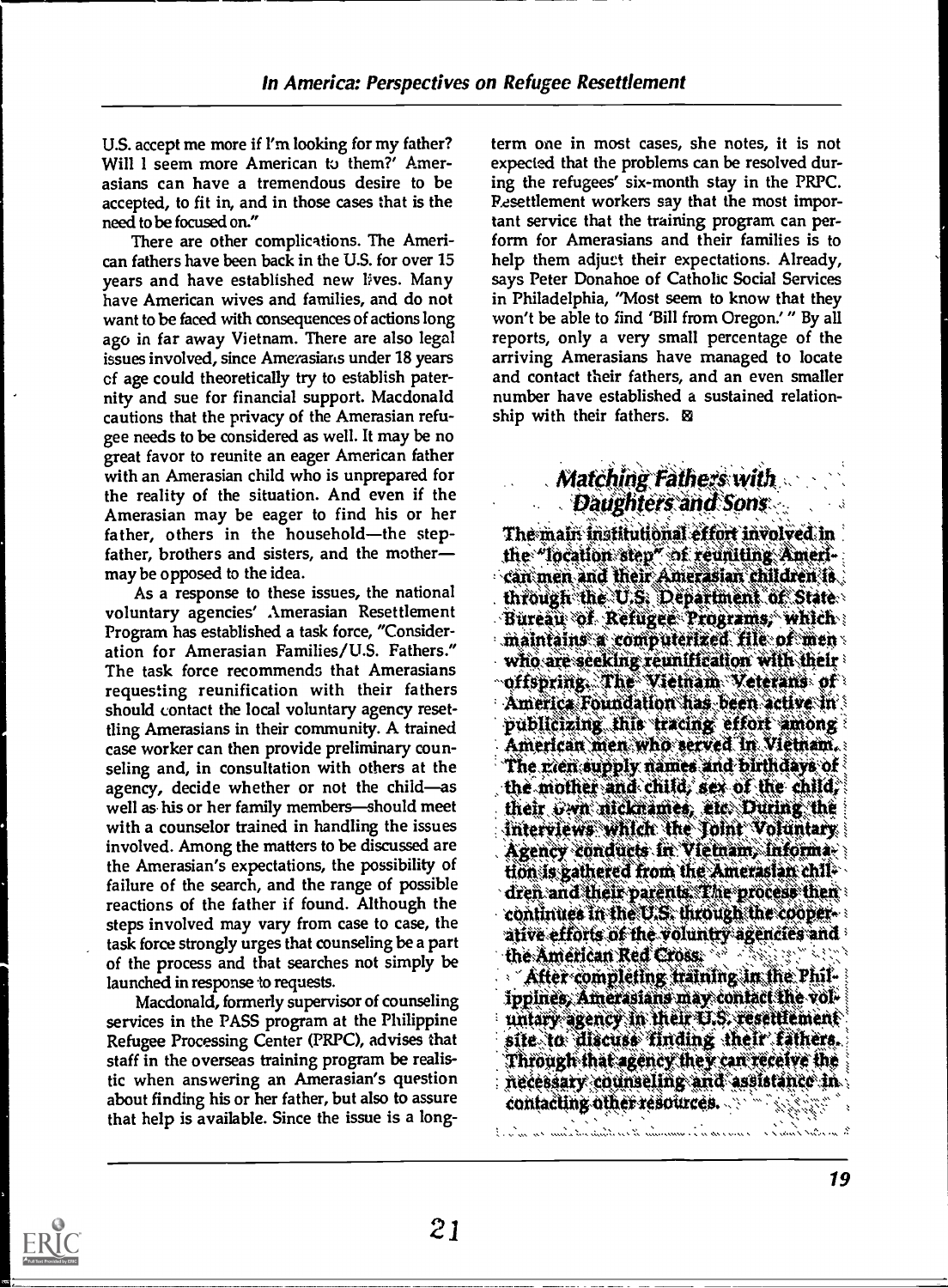## **Sources and Additional Reading**

- Center for Applied Linguistics. (1988). Amerasians: The second attempt to welcome them home. Information Update, 12: 3-10.
- Cerquone, Joseph. (1986). Vietnam's American children. Commonweal, April 25: 239-242.
- Dam Trung Phap. (1987). Rehabilitating Amerasian teenagers: A report from Dallas. The Bridge, 4(3): 2, 18.
- Felsman, J. Kirk. (1988). Mental health issues and Vietnamese Amerasians. Passage, 4 (1 &  $2): 54 - 55.$
- Goose, Stephen D., & R. Kyle Horst. (1988). Amerasians in Vietnam: Still waiting. Indochina Issues, 83.
- InterAction & Lutheran Immigration and Refugee Service. (1988-89). Amerasian Update, 1-
- Quinn-Judge, Sophie. (1983). Children of the war start leaving for America. Indochina Issues, 35.
- Ronk, Don. (1986). The Amerasian child. Passage, 2(1): 32-35.
- United States Catholic Conference. (1988). To welcome the Amerasians: An MRS report. Washington, DC: Author.
- United States Catholic Conference. (1985). In our father's land. Washington, DC: Author.
- U.S. Committee for Refugees. (1988). Amerasians in Vietnam: New climate of hope, but problems remain. Refugee Reports, 9(8): 1-7.
- U.S. Committee for Refugees. (1987). Vietnam permits ODP interviewing to resume. Refugee Reports, 8(8): 3-4.

 $H = 16$ Perspectives on Refugee Resettlement Writer/editors Production and design Donald A. Kanard Soeia Kundert Douglas F. Gilzow Romy T. Yambao: In America has been developed and printed. under a comperative agreement with the Bureau for Refugee Programs of the U.S. Department of State. The material appearing.<br>Therein does not necessarily represent the policy of that agency, not the endorsement of the federal gövernment. In America is published six times a year and distributed by the Center for Amplied Linguistics: 1118 22nd Street, NW, Washington, DC 20032. The contents of this publication at the the public domain and may be reproduced.

Refugee Service Center Center for Applied Linguistics 1118 22nd Street NW Washington DC 20037